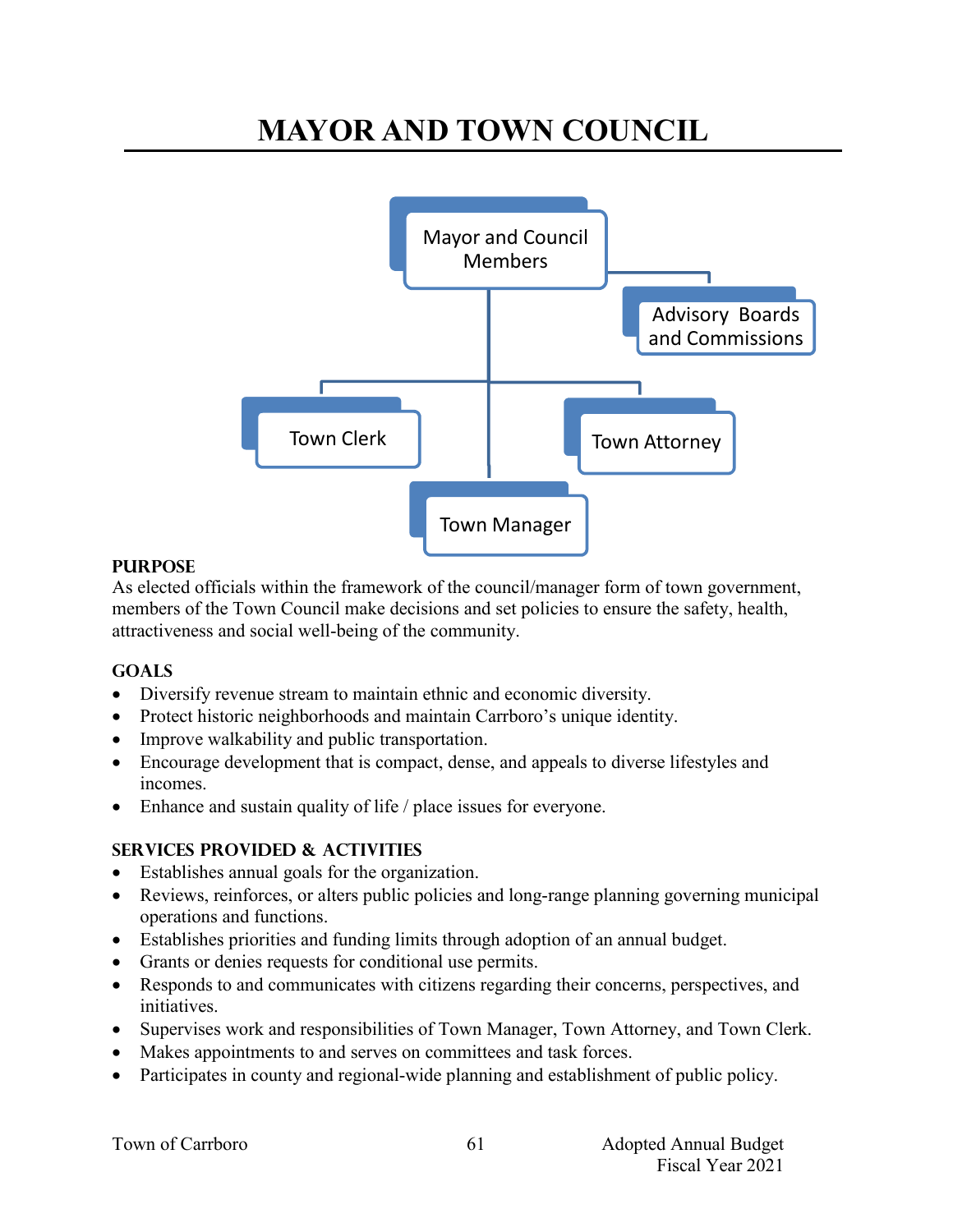#### **Previous year accomplishments**

- Maintained Standard and Poor AAA ("triple A") Bond Rating
- Tree City USA for 33rd year
- Continued work on Historic Rogers Road Infrastructure
- Maintained Silver Level Designation from the League of American Bicyclists
- Maintained certification as Orange County Certified Living Wage Employer
- Maintained A- Citizen Survey
- Established stormwater rate structure
- Broke ground on Dr. MLK, Jr. Park Construction

#### **Upcoming Fiscal year objectives**

- Continue to review downtown parking situation.
- Work to improve housing affordability and protection of existing neighborhoods.
- Work to improve stormwater/flooding problems
- Support the continued design and building of the 203 South Greensboro Street Project
- Begin work on Comprehensive Plan

|                            |           | 2019-20                  | FY 2020-21     |                   |
|----------------------------|-----------|--------------------------|----------------|-------------------|
|                            | 2018-19   | <b>Adopted</b>           | <b>Adopted</b> |                   |
|                            | Actual    | <b>Budget</b>            | <b>Budget</b>  | <b>Pct Change</b> |
| Personnel                  | 113,517   | 113,436                  | 108,004        | $-4.8%$           |
| Operating                  | 244,203   | 257,825                  | 283,309        | 9.9%              |
| <b>TOTAL</b>               | \$357,720 | \$371,261                | \$391,313      | $5.4\%$           |
| <b>Funding:</b>            |           |                          |                |                   |
| <b>General Revenues</b>    | 357,702   | 371,261                  | 391,313        | 5.4%              |
| <b>Department Revenues</b> | 18        | $\overline{\phantom{0}}$ |                | #DIV/0!           |

## **Budget summary - Mayor and COUNCIL MEMBERS**

#### **CHANGES IN BUDGET FROM PRIOR YEAR ADOPTED BUDGET:**

A \$36,009 increase due to a shift of expenses from the Governmental Support Department, a \$15,000 decrease in election costs for a non-election year, and a reduction of \$11,025 for conferences and travel.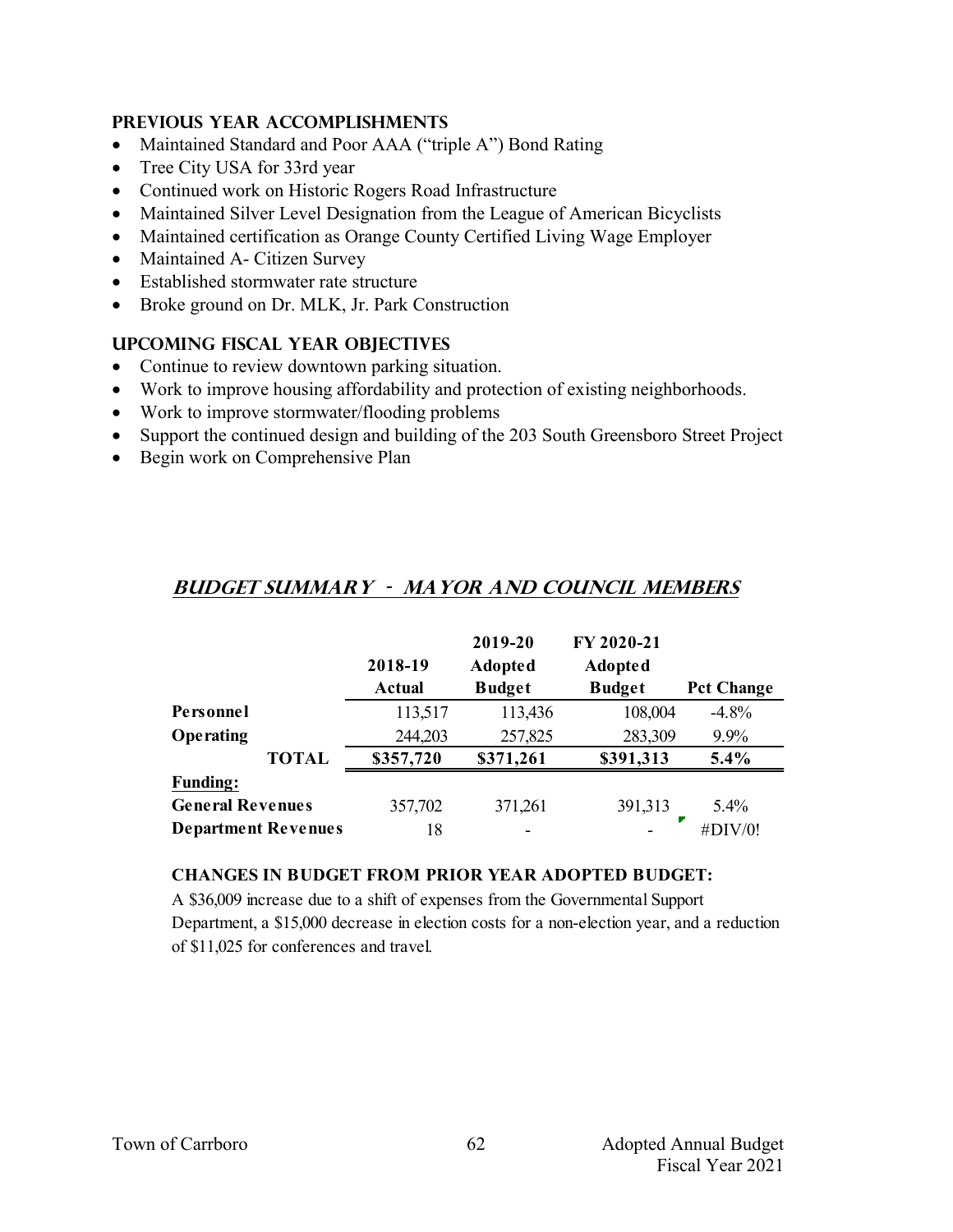# **ADVISORY BOARDS AND COMMISSIONS**

#### **PURPOSE**

The Advisory Boards and Commissions advises the Town Council on issues and policy decisions as provided for in the Carrboro Town Code.

## **Services provided & activities**

- Review and make comments to the Town Council on proposed policies, plans and ordinances.
- Make recommendations to the Town Council as to the need for policies and ordinances.

## **Budget summary - advisory boards and commissions**

|                            |              | 2018-19<br>Actual | 2019-20<br><b>Adopted</b><br><b>Budget</b> | FY 2020-21<br><b>Adopted</b><br><b>Budget</b> | <b>Pct Change</b> |
|----------------------------|--------------|-------------------|--------------------------------------------|-----------------------------------------------|-------------------|
| Operating                  |              | 13,962            | 29,950                                     | 36,800                                        | 22.9%             |
|                            | <b>TOTAL</b> | \$13,962          | \$29,950                                   | \$36,800                                      | 22.9%             |
| <b>Funding:</b>            |              |                   |                                            |                                               |                   |
| <b>General Revenues</b>    |              | 13,962            | 29,950                                     | 36,800                                        | 22.9%             |
| <b>Department Revenues</b> |              | -                 | $\overline{\phantom{0}}$                   |                                               | #DIV/0!           |

#### **CHANGES IN BUDGET FROM PRIOR YEAR ADOPTED BUDGET:**

Funding for miscellaneous expenses related to the Parks and Recreation Commission was added, along with funding for various appreciation events.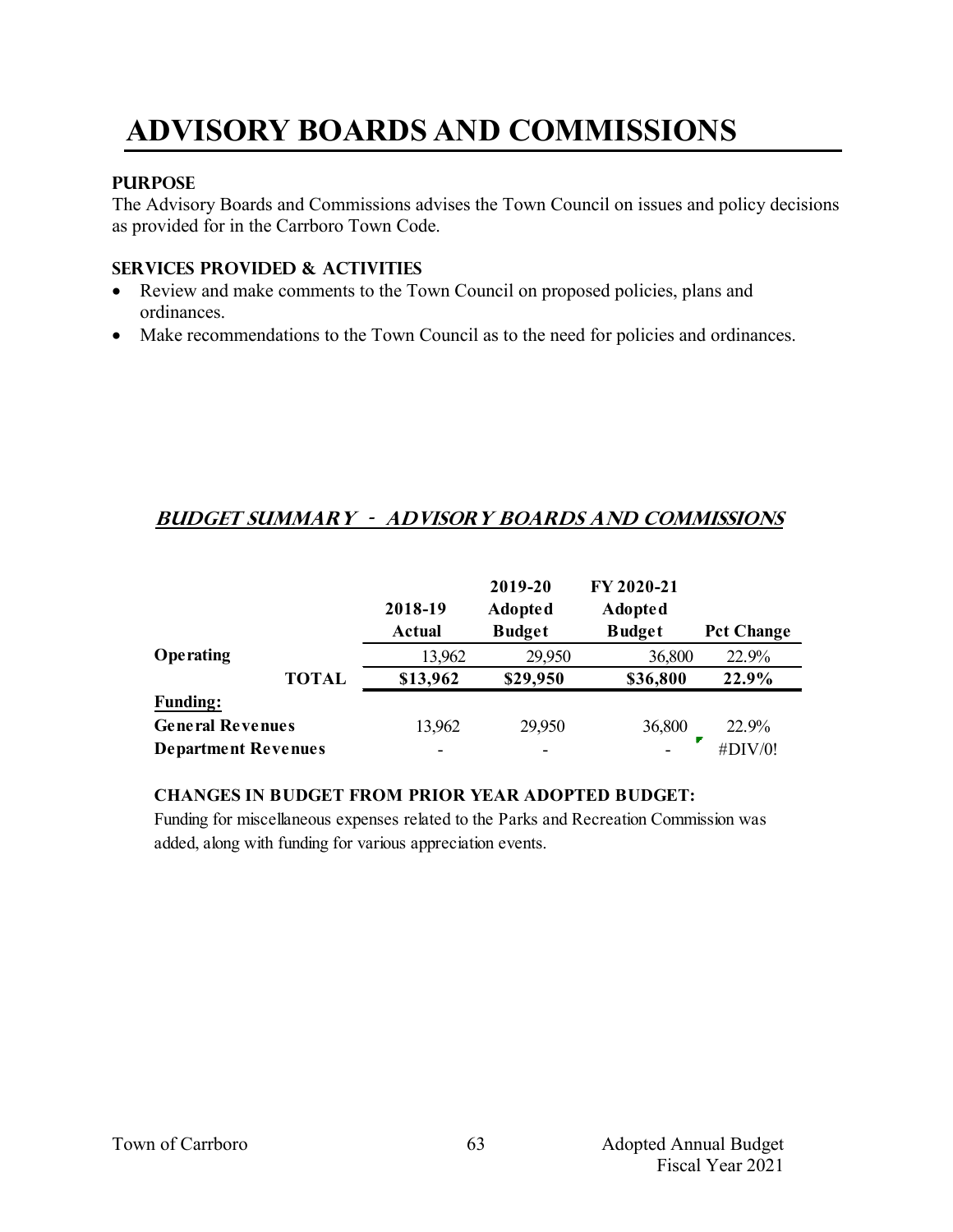#### **PURPOSE**

This budget supports local and regional agencies providing community services or information vital to the execution of Town Council priorities.

## **Budget summary - Governmental support**

|                            | 2018-19       | 2019-20<br><b>Adopted</b> | FY 2020-21<br><b>Adopted</b> |                   |
|----------------------------|---------------|---------------------------|------------------------------|-------------------|
|                            | <b>Actual</b> | <b>Budget</b>             | <b>Budget</b>                | <b>Pct Change</b> |
| Operating                  | 735,177       | 657,052                   |                              | $-100.0\%$        |
| <b>TOTAL</b>               | \$735,177     | \$657,052                 | \$0                          | $-100.0\%$        |
| <b>Funding:</b>            |               |                           |                              |                   |
| <b>General Revenues</b>    | 490,765       | 420,552                   |                              | $-100.0\%$        |
| <b>Department Revenues</b> | 244,412       | 236,500                   |                              | $-100.0\%$        |

#### **CHANGES IN BUDGET FROM PRIOR YEAR ADOPTED BUDGET:**

This department has been dissolved and the expenditure items have been moved to various other operating departments.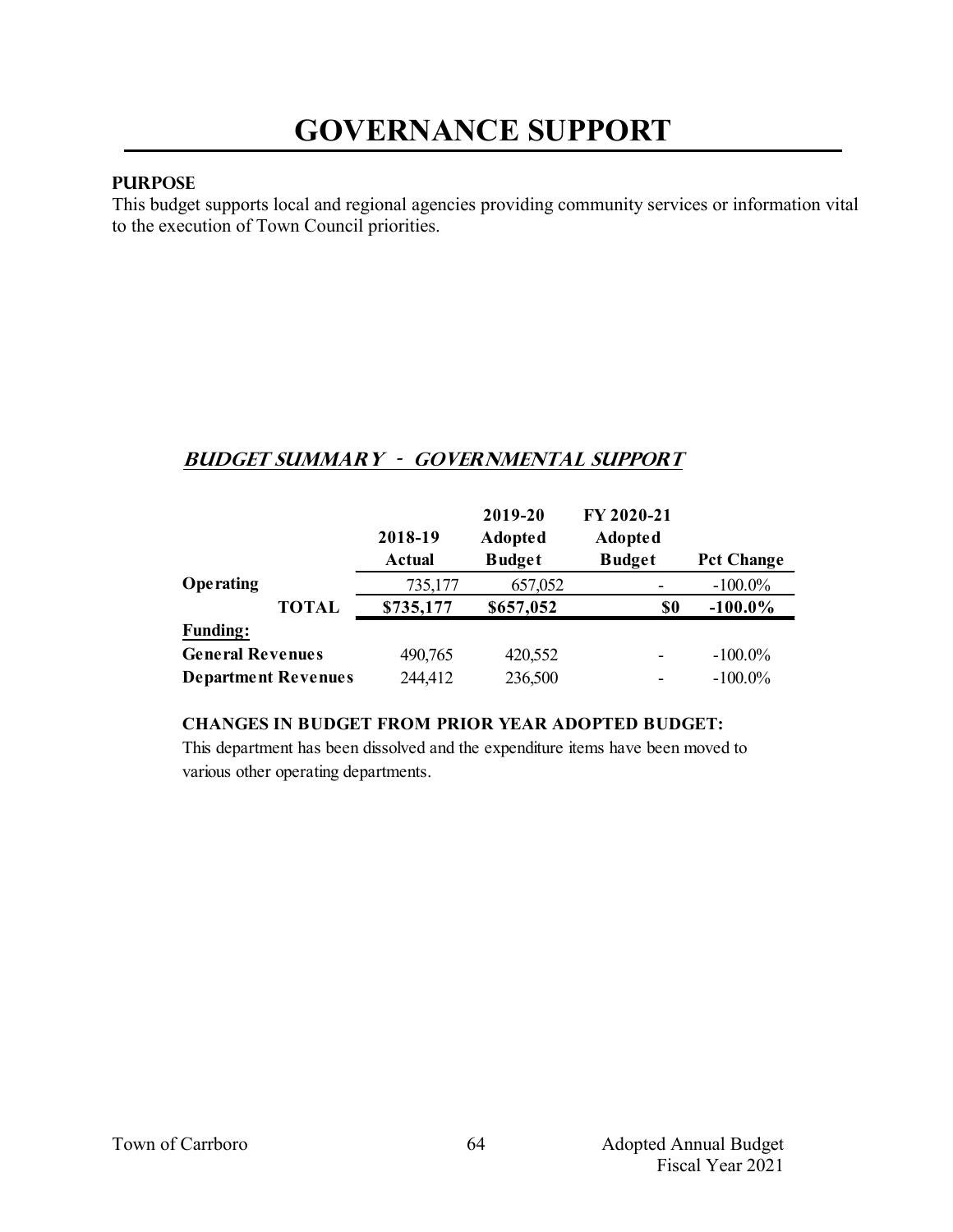# **TOWN MANAGER**



#### **PURPOSE**

The Town Manager serves as primary advisor to, and implements the policies of, the Mayor and Council Members. The Town Manager communicates these policies to residents and staff, and effectively organizes and manages town staff and resources to respond to the community and residents' needs. The Town Manager Department consists of three full time employees, including the Town Manager, Communications Manager, and the Environmental Sustainability Coordinator. The Department Heads are supervised by the Town Manager and they report to him directly (see the organizational chart in the Community and Organizational Profile section of this budget book.

#### **GOALS**

- To lead an organization that functions well internally and implements Council policies in a timely, effective, efficient, and friendly manner.
- To give well-informed, helpful advice to the Council Members on policy options and other matters.
- To facilitate effective Board action through the presentation of clear, concise agendas.
- To adhere to the professional code of ethics and always work towards the long-term best interests of the Town.
- To ensure staff satisfaction and retention.
- To communicate Town policy, decisions, and activities clearly and efficiently, as well as promoting and marketing all town related functions to the general public.

## **SERVICES PROVIDED & ACTIVITIES**

- Provides general guidance and support to town departments in achieving town-wide goals and objectives.
- Seeks capital improvement strategies to meet the needs of the town and organization.
- Studies, develops, and implements policy and program recommendations at the direction of the Town Council.
- Provides support for the Town Council.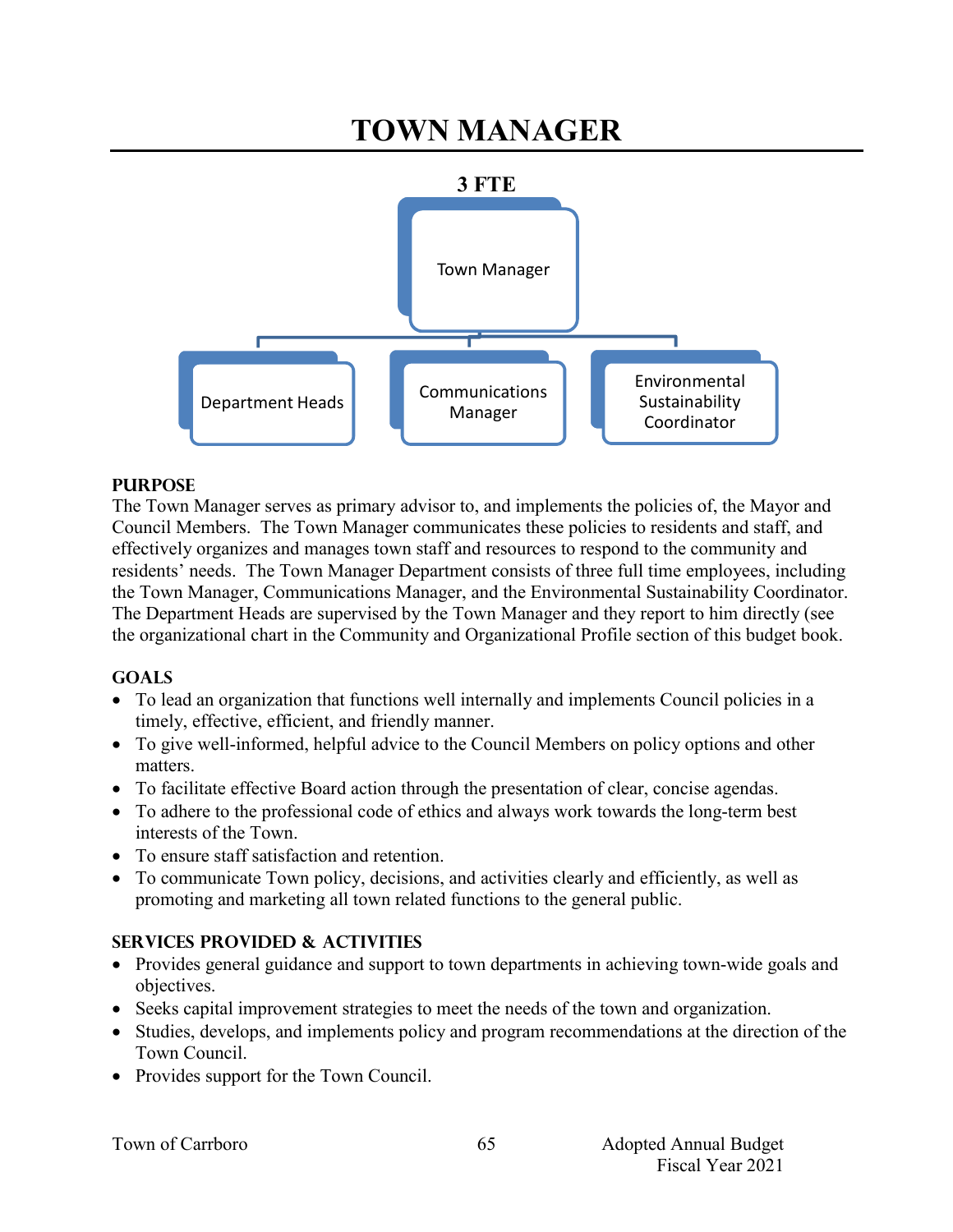- Represents the town's interests on local, regional, and state-wide bodies dealing with issues important to Carrboro.
- Conducts and facilitates public communication with the Mayor and Town Council, residents, employees, and other users of town services.

#### **PREVIOUS YEAR ACCOMPLISHMENTS**

- Increased focus on communications and community outreach.
- Significant progress on the 203 South Greensboro Project.
- Continued town facilities planning.
- Development of a robust Capital Improvements Plan.
- Moved the Town's equity initiative forward through membership with the Government Alliance on Race and Equity.

#### **UPCOMING FISCAL YEAR OBJECTIVES**

- Build on communications strategy and capacity.
- Continued emphasis on equity initiative.
- Organizational and employee development.
- Continued town financial sustainability.
- Implementation of Capital Improvements Plan.
- Development of a Comprehensive Plan.
- Completion of the 203 Project.

## **Budget summary - town manager**

|                            |               | 2019-20        | FY 2020-21     |                   |
|----------------------------|---------------|----------------|----------------|-------------------|
|                            | 2018-19       | <b>Adopted</b> | <b>Adopted</b> |                   |
|                            | <b>Actual</b> | <b>Budget</b>  | <b>Budget</b>  | <b>Pct Change</b> |
| Personnel                  | 446,851       | 458,099        | 313,191        | $-31.6%$          |
| Operating                  | 47,657        | 99,815         | 71,748         | $-28.1%$          |
| <b>Capital Outlay</b>      | 8,217         | 5,000          | $\theta$       | $-100.0\%$        |
| <b>TOTAL</b>               | \$502,725     | \$562,914      | \$384,939      | $-31.6%$          |
| <b>Funding:</b>            |               |                |                |                   |
| <b>General Revenues</b>    | 502,711       | 562,914        | 367,439        | $-34.7%$          |
| <b>Department Revenues</b> | 14            |                | 17,500         | #DIV/0!           |

#### **CHANGES IN BUDGET FROM PRIOR YEAR ADOPTED BUDGET:**

The Town Manager's budget decreased due to a reorganization that created the Housing and Community Service Department and a shift of personnel. The training, conferences, and travel budgets in this department were reduced to zero.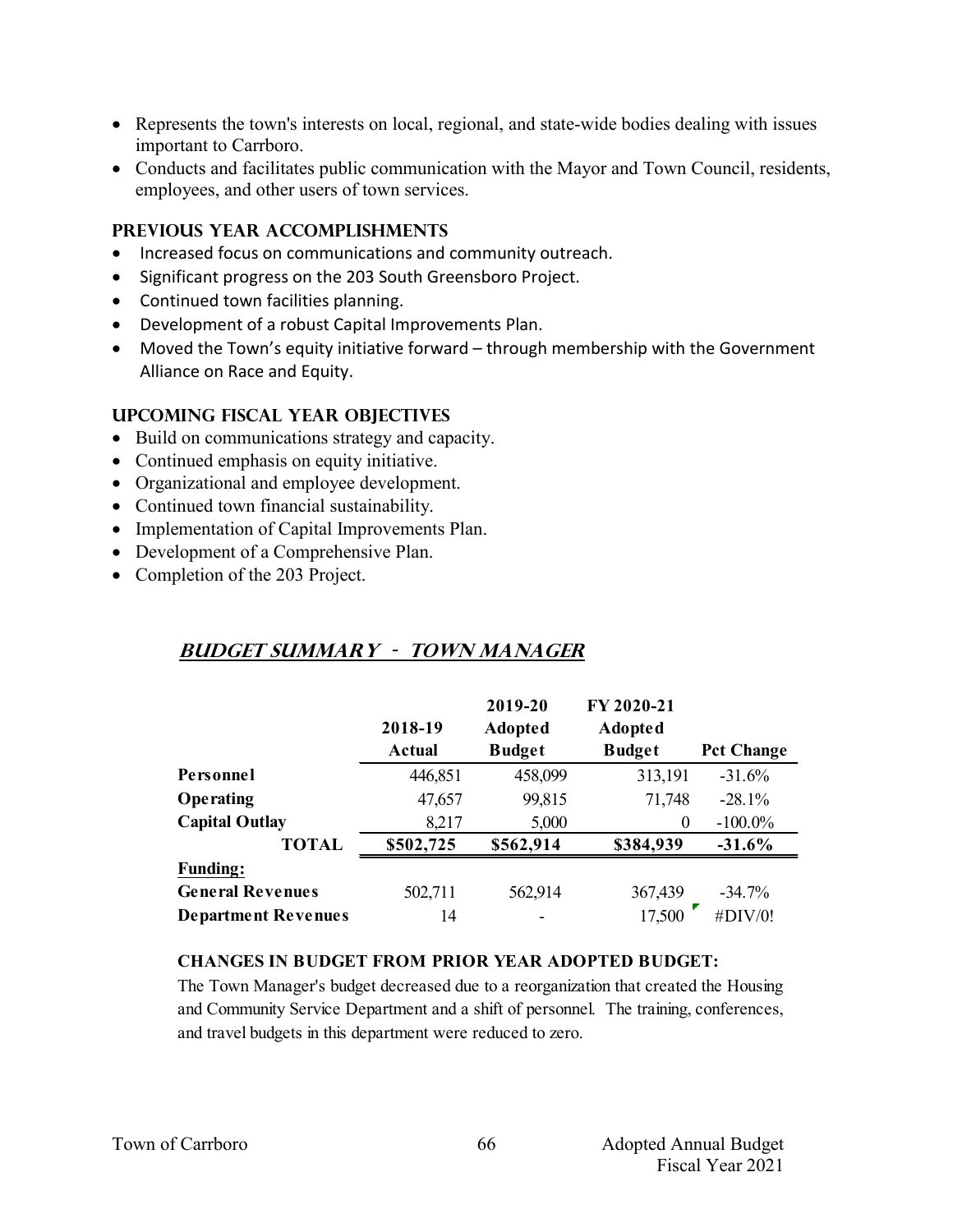# **CLIMATE ACTION**

## **1 FTE**



#### **PURPOSE**

The Climate Action budget, a high priority of the Town Council, is primarily guided by two Council accepted plans. The Energy and Climate Protection Plan, accepted by the Town Council in 2014, was developed as a step in supporting the Town in reducing greenhouse gas emissions, becoming more energy efficient and generating more renewable energy. The Community Climate Action Plan, accepted by the Town Council in 2017, articulates the Town's community greenhouse gas emissions reduction goals and emphasizes measures that the broader community is asked to take in order to achieve greenhouse gas reduction targets.

#### **GOALS**

- The Energy and Climate Protection Plan (ECPP) focuses on identifying opportunities, best practices, and planning through budgeting and the Capital Improvement Program.
- The ECPP outlines the Town's commitment to responsible energy management and greenhouse gas reductions.
- The ECPP was created with a near term focus, with a goal of approximately  $5-10\%$ reduction in municipal energy use over a two year period.
- The ECPP addresses energy use primarily for municipal operations but also recognizes municipal support for the community sector.
- The Community Climate Action Plan (CCAP) offers recommendations intended to reduce greenhouse gas emissions while raising the community's awareness of and involvement in solutions to global climate change and a post-carbon energy future, adaptation to changes, and enhancement of ecosystem resilience.
- The CCAP outlines a goal of a 50% reduction in greenhouse gas emissions by 2025, as supported by a broad community campaign.
- Additional CCAP recommendations are provided around the themes of community integration, energy efficiency of buildings, transportation, renewable energy, and ecosystem protection and restoration.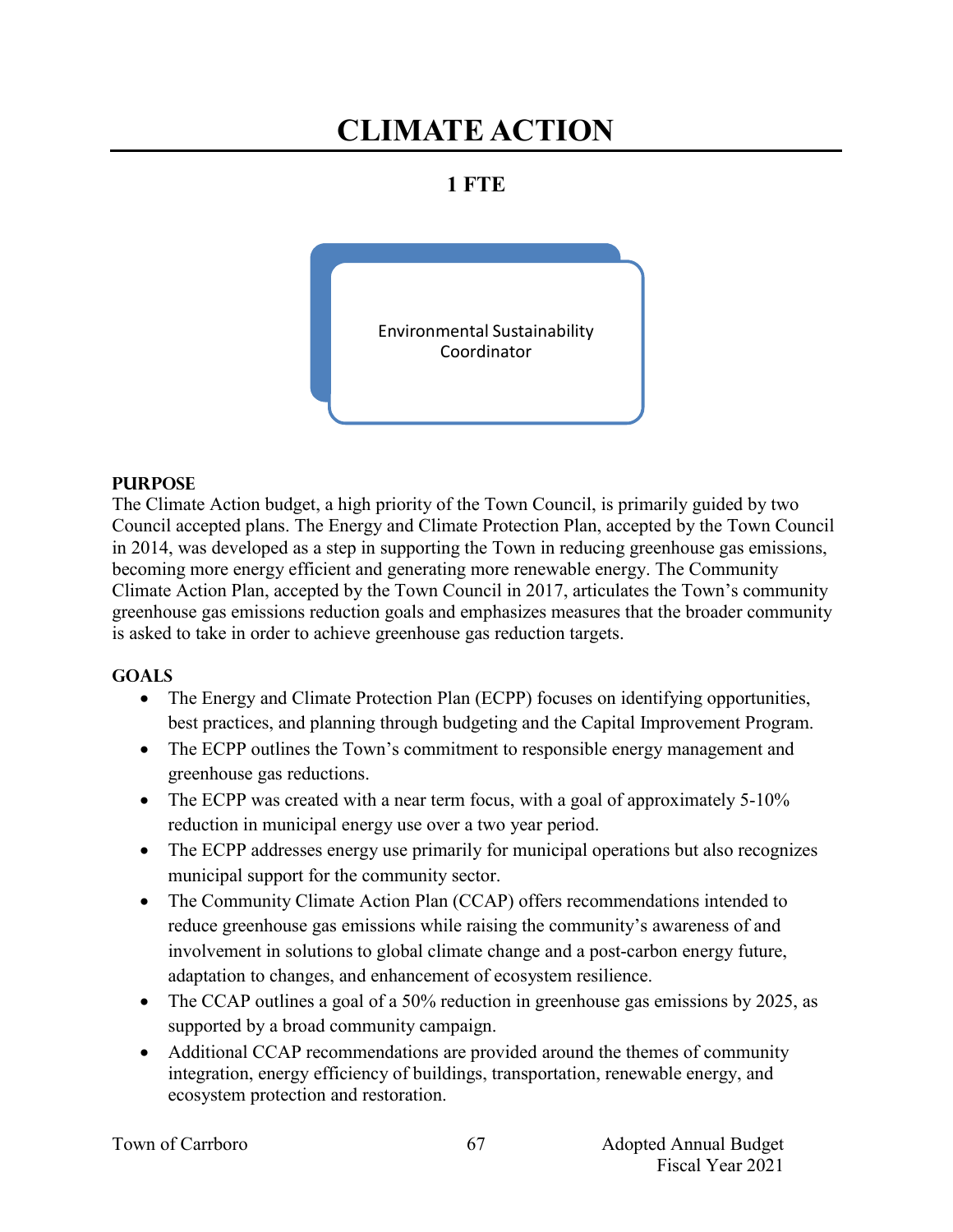Measures outlined in the CCAP to reduce greenhouse gas emissions not only contribute to overall climate change mitigation, but can also provide the community with many local benefits such as financial savings through energy efficiency, the creation of new jobs, improved air quality and public health, and a healthier forest and streams.

## **Services provided & activities**

- Continue implementation of the Energy and Climate Protection Plan and Community Climate Action Plan.
- Continue to implement current projects related to climate action.
- Implement new projects related to climate action.
- Provide climate action outreach to Carrboro residents.
- Pursue emissions reduction and sustainability in all Town efforts.

## **Previous year accomplishments**

- Provided reports and presentations for Energy and Climate Protection Plan (ECPP) and Community Climate Action Plan (CCAP) Implementation Updates to the Board of Aldermen.
- Submitted two grants to the Volkswagen Emissions Mitigation Trust funding source for a more efficient and alternative fuel vehicles.
- Calculated emissions reduction estimates in Carrboro for recent years.
- Composed a survey related to community food choices, composting, gardening, and commuting habits to be used for emissions reduction benchmarking.
- Performed extensive research on climate science, carbon reduction recommendations, climate equity, and carbon reduction goals set by other municipalities.
- Worked with EAB members to revise CCAP and ECPP carbon reduction goals and recommend new projects and plan sections.
- Compiled recommendations for the CCAP and ECPP from the EAB.
- Worked to complete 10-year Climate Budget by performing in-depth analyses to guide decisions to actualize CCAP and ECPP implementation.
- Researched emissions reductions and potential financial considerations involved with an every-other-week garbage collection and composting project.
- Implemented composting of coffee grounds at Town Hall.
- Participated in the internal event-planning committee to make Town events more sustainable.
- Held the first Green Neighborhoods Outreach Meeting.
- Performed Green Neighborhoods Initiative outreach at the Carrboro Farmers' Market.
- Collaborated with the Public Works Department to explore a Town-wide composting program.
- Purchased composting bins for sale to Town residents.
- Explored options for expanding Town Hall composting collection.
- Served as staff liaison to the Environmental Advisory Board (EAB).
- Provided additional support to staff liaison to Greenways Commission.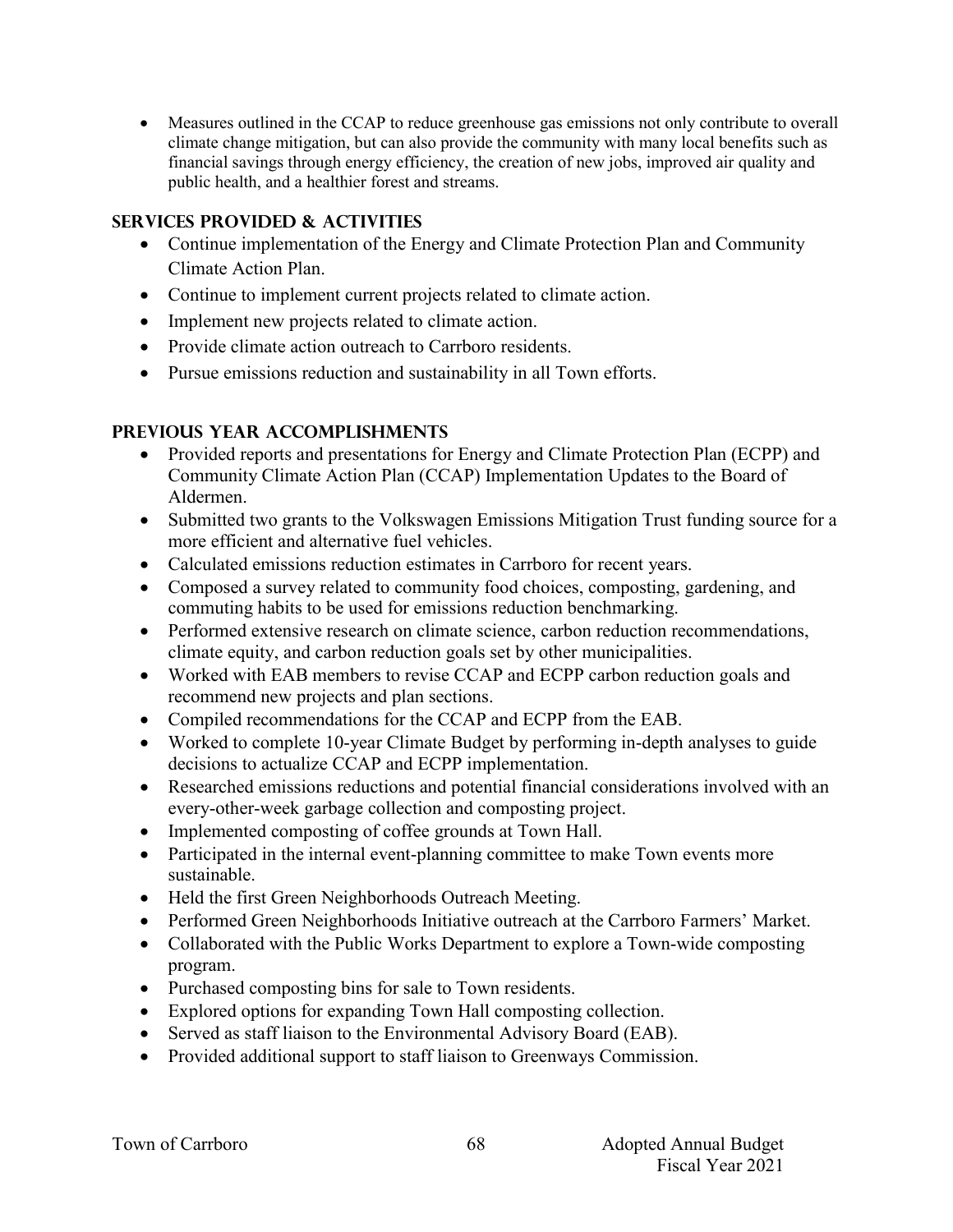- Participated in collaborative initiatives, including the North Carolina Cities Initiative, the Orange County Climate Council, and the Government Alliance for Race and Equity (GARE) Initiative.
- Attended meetings for the Eno-Haw Regional Hazard Mitigation Plan.
- Helped to plan and implement the Mayors' Water Conservation Challenge with Chapel Hill and OWASA staff.
- Completed environmental development reviews for CUP and SUP projects:
- Began drafting update to the Town Code to allow for Managed Natural Landscapes.
- Continued work to write environmental articles the Carrboro Courier.
- Recorded an outreach message for Feel Free Fridays on WCHL radio.
- Presented a Community Climate Action Plan Implementation Update at a community meeting.
- Organized Father's Day Movie event for Bee City USA with an informational presentation and distribution of native pollinator plants.
- Performed native plant and pollinator outreach at the Carrboro Farmers' Market and distributed native seeds to residents.
- Worked to organize and safely implement invasive species removal volunteer events on Town property.

## **Upcoming Fiscal year objectives**

- To incrementally work towards emissions reduction and energy usage goals outlined in the Energy and Climate Protection Plan and Community Climate Action Plan.
- To expand Green Neighborhood Initiative by identifying community leaders from all Green Neighborhoods, toward a target of 100% neighborhood representation.
- To ensure Green Neighborhoods outreach is performed equitably for all neighborhoods.
- To implement composting and every-other-week garbage collection pilot projects in conjunction with Green Neighborhoods Initiative.
- To begin selling composting kitchen bins and outdoor composting bins.
- To revitalize Energy-Efficiency Revolving Loan Fund and increase the number of loans to Carrboro residents.
- To create a Green Buildings Recognition Program and recognize Carrboro businesses for their sustainability-related efforts.
- To pursue solar panel installation on Town building(s).
- To hold events and increase outreach related to food choices and emissions reduction.
- To install pollinator garden in Anderson Park.
- To continue to hold invasive species removal volunteer events in Wilson Park.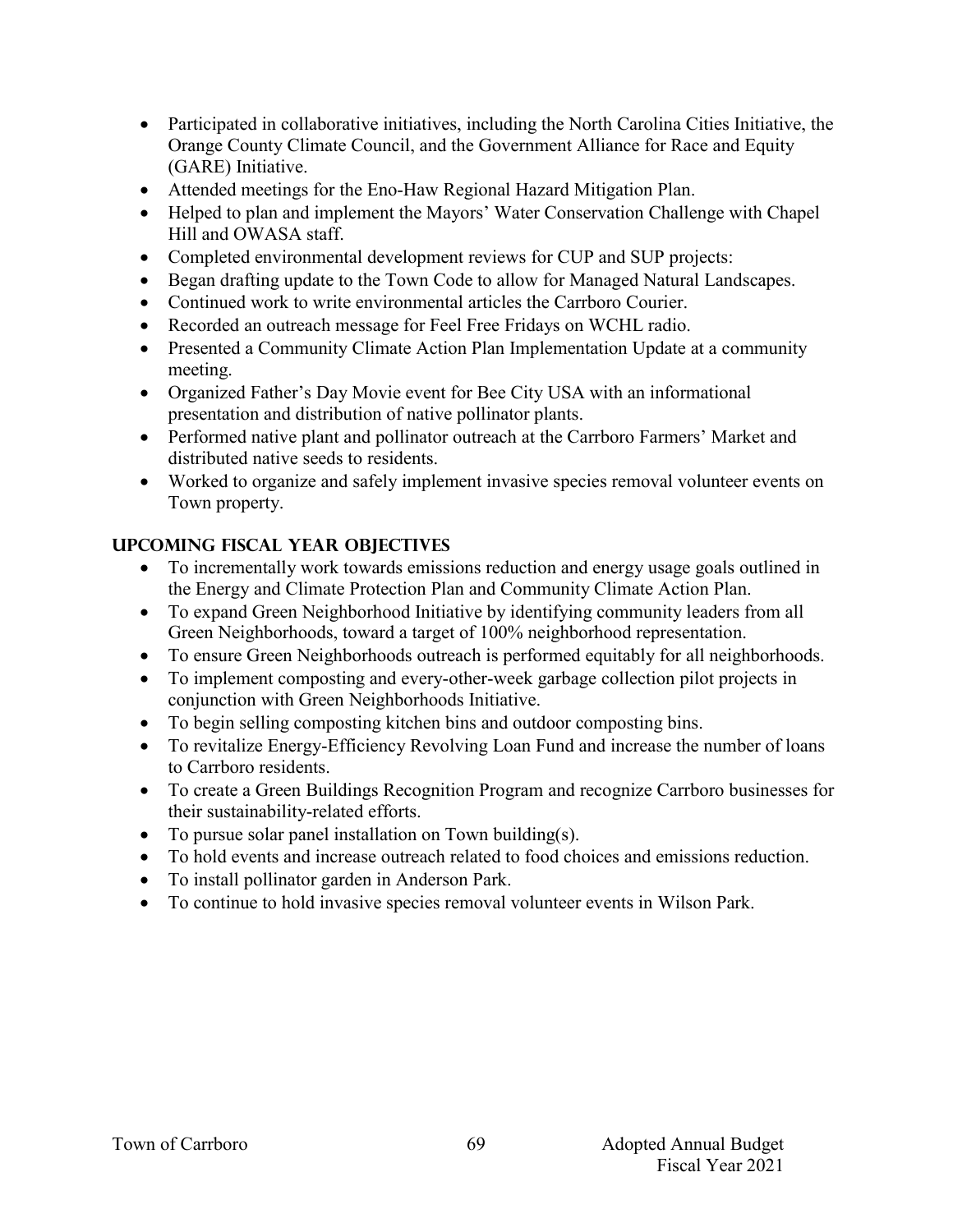## **Budget summary - CLIMATE ACTION**

|                            | 2018-19       | 2019-20<br><b>Adopted</b> | FY 2020-21<br><b>Adopted</b> |                   |
|----------------------------|---------------|---------------------------|------------------------------|-------------------|
|                            | <b>Actual</b> | <b>Budget</b>             | <b>Budget</b>                | <b>Pct Change</b> |
| Personnel                  |               |                           | 88,240                       | #DIV/0!           |
| Operating                  |               |                           | 41,351                       | #DIV/0!           |
| <b>TOTAL</b>               | \$0           | \$0                       | \$129,591                    | #DIV/0!           |
| <b>Funding:</b>            |               |                           |                              |                   |
| <b>General Revenues</b>    |               |                           | 128,591                      | #DIV/0!           |
| <b>Department Revenues</b> |               |                           | 1,000                        | #DIV/0!           |

## **CHANGES IN BUDGET FROM PRIOR YEAR ADOPTED BUDGET:**

This is a newly created division and includes one employee that was previously reported under Planning Supervision. The expenses include new initiatives for the Community Climate Action Plan.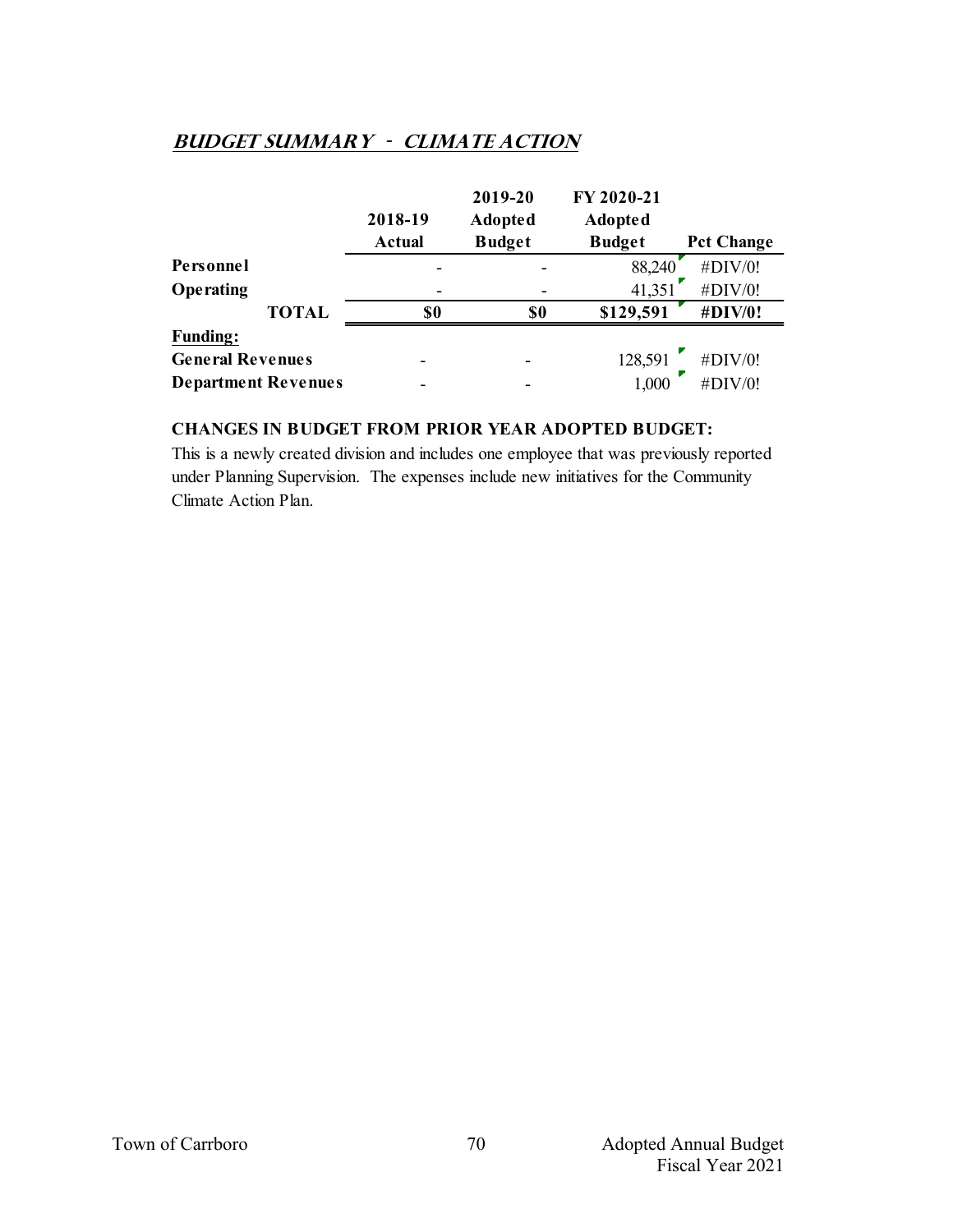# **INFORMATION TECHNOLOGY**

## **3 FTE**



## **PURPOSE**

To deliver technology-based solutions that are cost-effective and increase the effectiveness and efficiency of many Town services. To work with various external and community organizations, as directed by the Town Manager, to discover mutually beneficial relationships, sharing technology infrastructure, resources and strengths.

## **Goals**

- To provide the technology to enhance the delivery of Town services and to increase the access to and the quality of vital government data.
- To partner with our customers to understand their business processes and needs and then identify activities that can be effectively streamlined through the application of technology in a manner that is cost-effective, convenient and satisfactory.
- To align technology to business processes throughout Town government.
- To increase business continuity and limit service interruption through the application of technology and infrastructure redundancy.
- To work with county, municipal, educational and other agencies to share, cooperatively build and leverage existing infrastructure.
- To apply various technologies that enable staff, citizens and others to decrease their carbon footprint while working for the Town or interacting with the Town.

## **Services provided & activities**

- Create a Town wide Information Technology Budget and facilitate long term planning through the Capital Improvements Program.
- Provide technology support services for computer, voice and web presence to all departments.
- Provide technology project support and management for departments.
- Manage ongoing departmental application upgrade, patching and security. Manage ongoing operating system upgrades, patching and security.
- Maintain a replacement cycle for desktops and emergency services mobile computers through ongoing replacement cycles of aging inventory.

|  |  | Town of Carrboro |
|--|--|------------------|
|--|--|------------------|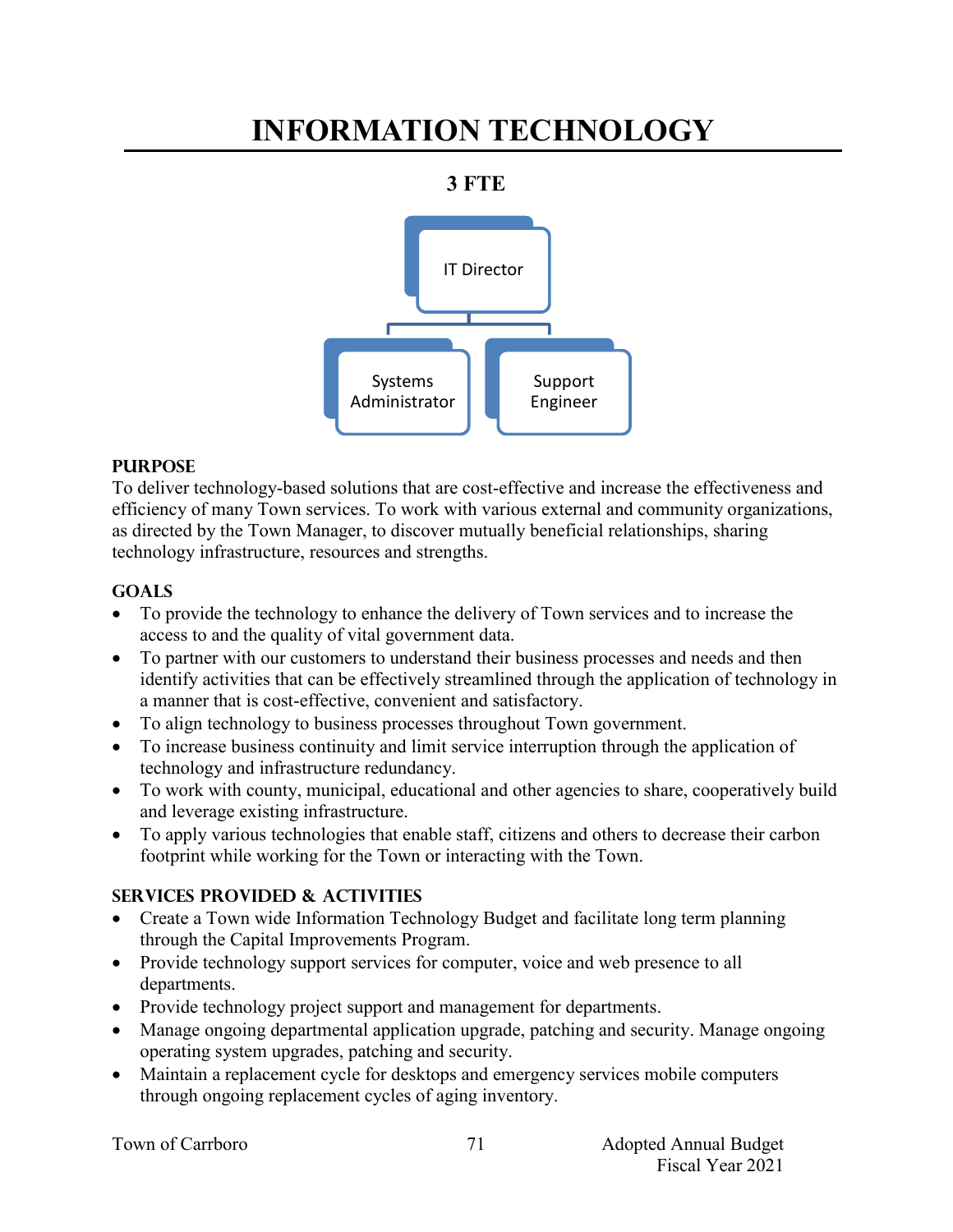- Facilitate the collection, storage, security and integrity of electronic data while ensuring appropriate access.
- Maintain reliable historical data backups for discrete data loss incidents and catastrophic events.
- Provide technology purchasing expertise to all departments.
- Provide, maintain and upgrade a reliable, scalable and secure computing infrastructure.
- Maintain, upgrade and expand the Town's phone system.
- Maintain, upgrade and expand the Town's public free Wi-Fi tocwireless.net.
- Maintain, upgrade and expand Town wide data and telecommunications physical plant of copper, fiber optics including 811 locating and wireless.

## **Previous year accomplishments**

- Completed replacement of the Town's outdated and no longer supported phone system with an IP based phone system that fully leverages the Town's existing data network and fiber optic infrastructure between buildings.
- Completed assisting Public Works in the implementation of a new GIS-centric enterprise asset and work management system.
- Completed assisting the Finance Department with replacing all standalone copy machines with multifunction printer/copiers/FAX/scanners that are network connected/available and provide automated reporting on usage.
- Completed assisting the Finance Department in replacing the forms management infrastructure in existing financial records management system.
- Completed installation of IT support ticketing system.
- Began assisting the Police Department in transitioning from paper based submittal of accident reports to electronically submitted reports.
- Began installation of conduit along Rogers Road for future fiber optic cabling and connectivity to promote local broadband competition and promote serving the unserved and underserved.
- Began assisting the Finance Department in implementing a time and attendance system that will automate and simplify timekeeping and replace the current paper based system.
- Implemented COVID-19 related work from home environment for Town staff and addressed related security issues.

## **Upcoming Fiscal year objectives**

- Continue assisting the Finance Department in implementing a time and attendance system.
- Continue installation of conduit along Rogers Road for future fiber optic cabling and connectivity.
- Continue assisting the Police Department in transitioning to electronically submitted accident reports.
- Continue to work with Orange County, OWASA, UNC-Chapel Hill, Town of Chapel Hill and Chapel Hill-Carrboro City Schools to interconnect and expand fiber optic networks and share knowledge.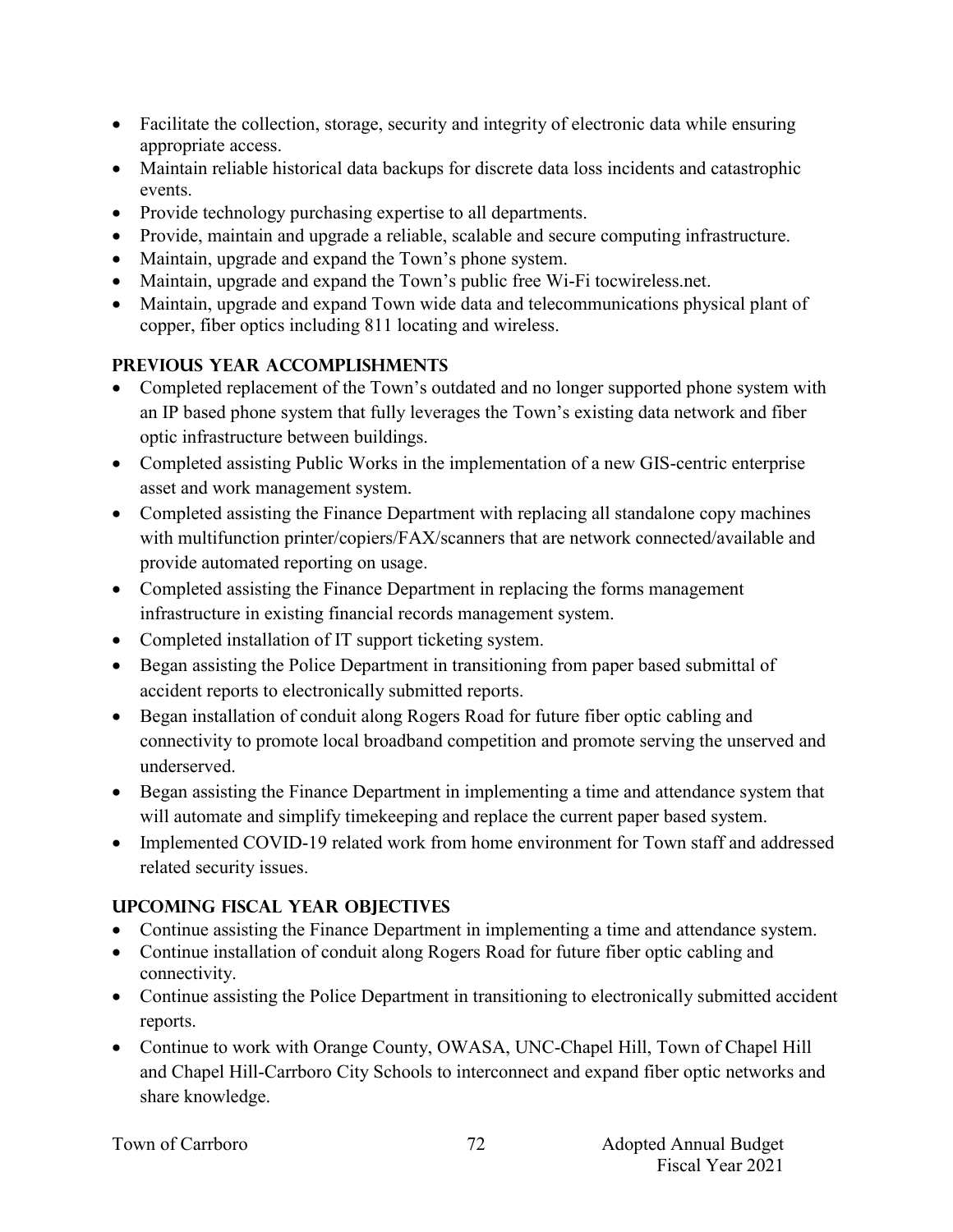• Continue to work with Google to bring Google Fiber to the Carrboro Community.

## **TOWN COUNCIL PRIORITIES**

IT supports all departments in their effort to meet Town Council priorities & objectives. IT, as directed by the Town Manager, partners with local community organizations and other regional governmental bodies to leverage and share the Town's existing technology and technological knowledge to assist the underserved or unserved in the community.

## **OBJECTIVES**

- 1. Identify activities that can be effectively streamlined through the application of technology in a manner that is cost-effective, convenient and satisfactory.
- 2. Increase access to and the quality of vital government data.
- 3. Provide the technology to enhance the delivery of town services.
- 4. Improve business continuity.
- 5. Maintain reliable historical data backups for discrete data loss incidents and catastrophic events.
- 6. Create telecommuting and in the field data access and input opportunities where possible to reduce the carbon footprint of Town staff.

|                                                                                                        | FY2017-18<br><b>ACTUAL</b> | FY2018-19<br><b>ACTUAL</b> | <b>FY2019-20</b><br><b>ESTIMATED</b> | FY2020-21<br><b>PROJECTED</b> |
|--------------------------------------------------------------------------------------------------------|----------------------------|----------------------------|--------------------------------------|-------------------------------|
| $\#$ of Workstations<br>Supported                                                                      | 192                        | 192                        | 200                                  | 200                           |
| # of Emergency Services<br>Mobile Terminals<br>Supported                                               | 52                         | 52                         | 47                                   | 47                            |
| Average Hours per<br>Month of Unplanned<br><b>Application Downtime</b><br><b>During Business Hours</b> | $<$ 1                      | $\leq$ 1                   | $\leq$                               | $\leq$ ]                      |
| # Unsuccessful Backups<br>per Month                                                                    | $\overline{0}$             |                            | 0                                    | 0                             |

## **PERFORMANCE MEASURES**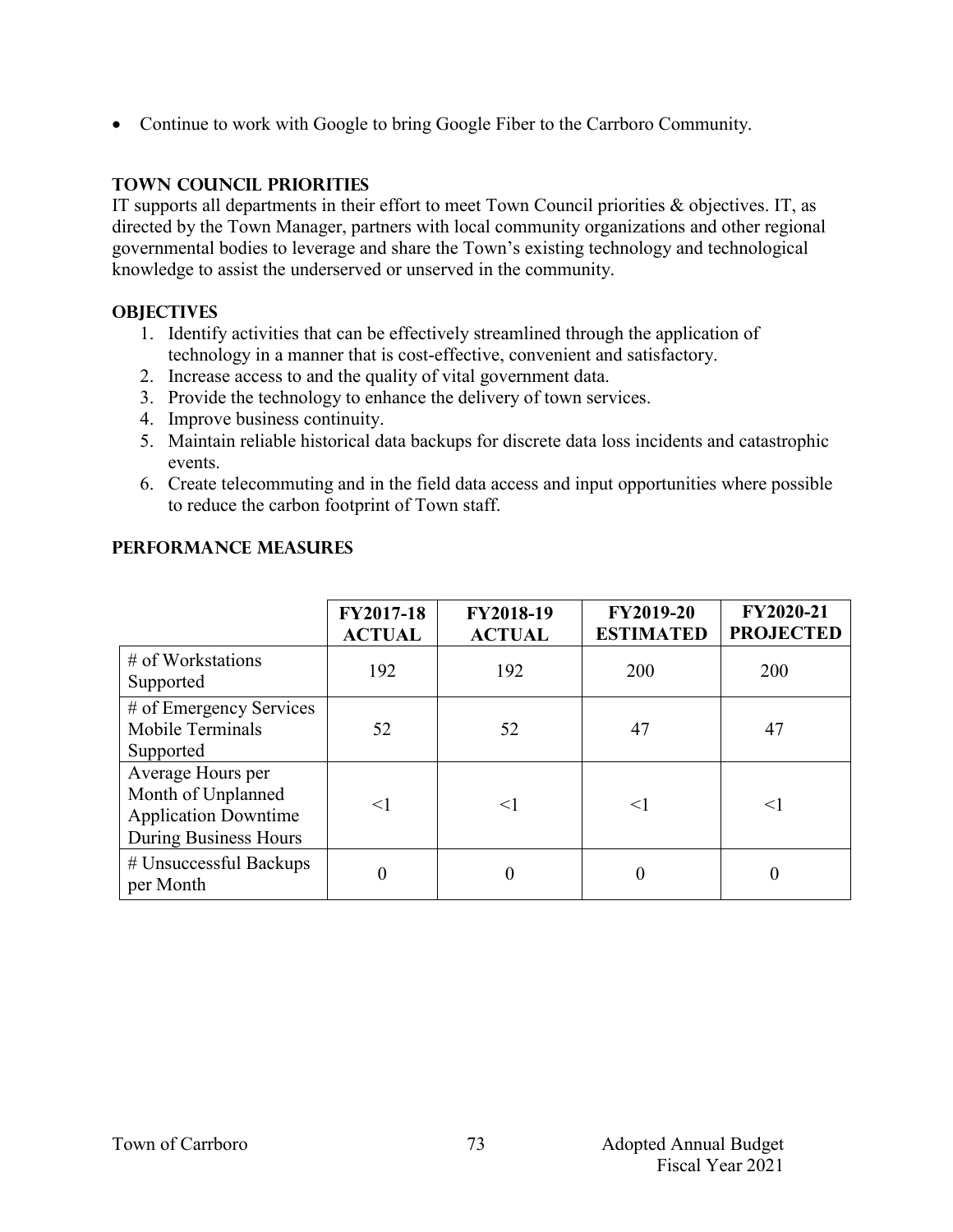## **Budget summary - information technology**

|                                                       | 2018-19<br>Actual | 2019-20<br><b>Adopted</b><br><b>Budget</b> | FY 2020-21<br><b>Adopted</b><br><b>Budget</b> | <b>Pct Change</b>  |
|-------------------------------------------------------|-------------------|--------------------------------------------|-----------------------------------------------|--------------------|
| Personnel                                             | 317,215           | 320,602                                    | 337,303                                       | $5.2\%$            |
| <b>Operating</b>                                      | 1,230,296         | 1,300,175                                  | 1,411,247                                     | 8.5%               |
| <b>Capital Outlay</b>                                 | 36,749            | 118,000                                    | $\theta$                                      | $-100.0\%$         |
| <b>TOTAL</b>                                          | \$1,584,260       | \$1,738,777                                | \$1,748,550                                   | $0.6\%$            |
| <b>General Revenues</b><br><b>Department Revenues</b> | 1,584,260         | 1,738,777                                  | 1,694,800<br>53,750                           | $-2.5%$<br>#DIV/0! |

#### **CHANGES IN BUDGET FROM PRIOR YEAR ADOPTED BUDGET:**

Increase in Personnel costs due to salary and insurance adjustments. Operating costs increases for contractual services for computer software support, computer equipment, telephone, and expenses previously reported in Governmental Support. Capital outlay is being deferred to FY22.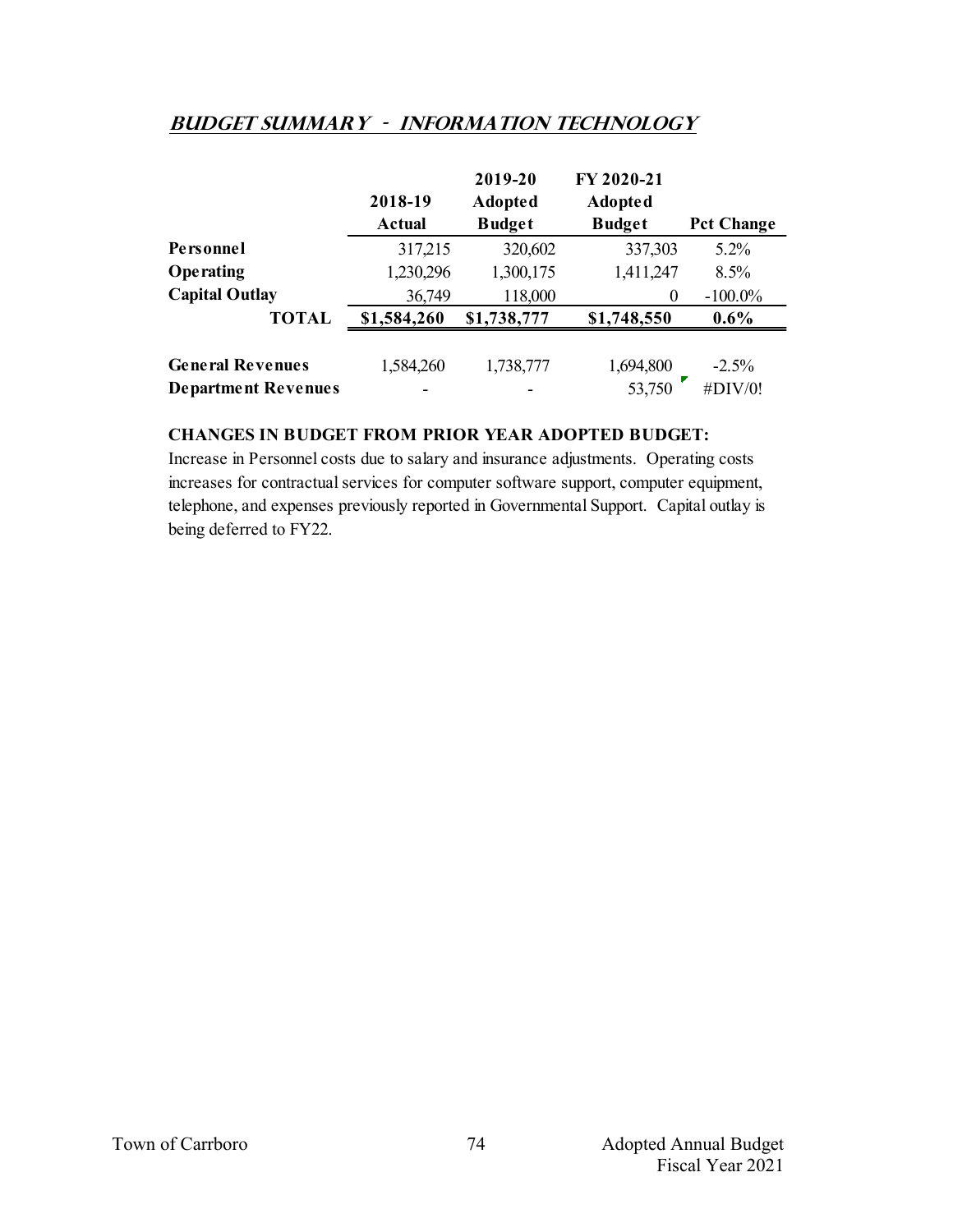# **ECONOMIC DEVELOPMENT**

#### **1 FTE**



#### **PURPOSE**

To support the creative economy, arts and culture; foster a business friendly and supportive environment that encourages local for-profit, social enterprises and non-profit businesses to expand in and new businesses to locate in Carrboro; increase awareness of Carrboro as a arts and entertainment destination; support the travel and tourism industry; and encourage light manufacturing and enterprises.

## **Goals**

- Diversify and expand the commercial tax base, to create more high paying jobs in town, and to promote the town's image as a place for businesses.
- Create synergy in the downtown through support for the arts and cultural events, promoting and supporting healthy lifestyles and creating a positive business environment for merchants and customers.
- Promote and support locally owned expanding and new start-up business with an emphasis on green and sustainable ventures.
- Seek to provide adequate parking in the downtown to support existing and potential businesses.
- Support non-profit business enterprises that provide unmet human services for low-moderate income persons.
- Promote travel and tourism in Carrboro and raise awareness of Carrboro as a destination.
- Help establish the Carrboro Business Alliance as a self-supporting organization.
- Expand opportunities for Light Manufacturing in the manufacturing zoning districts.

## **Services provided & activities**

- Be a resource for developers and new or expanding businesses to facilitate location of vacant space, the project review process and project implementation.
- Administer the Revolving Loan Funds including the application processing and billing.
- Provide staffing and administrative support to the Economic Sustainability Commission.
- Provide staffing and administrative support to the Carrboro Tourism Development Authority.
- Be the liaison to the Carrboro Business Alliance.
- Serve on the Chapel Hill Orange County Visitor Bureau Board as Town staff liaison.
- Update and implement the action items of the Economic Sustainability Plan.
- Promote Carrboro through implementation of Town adopted branding.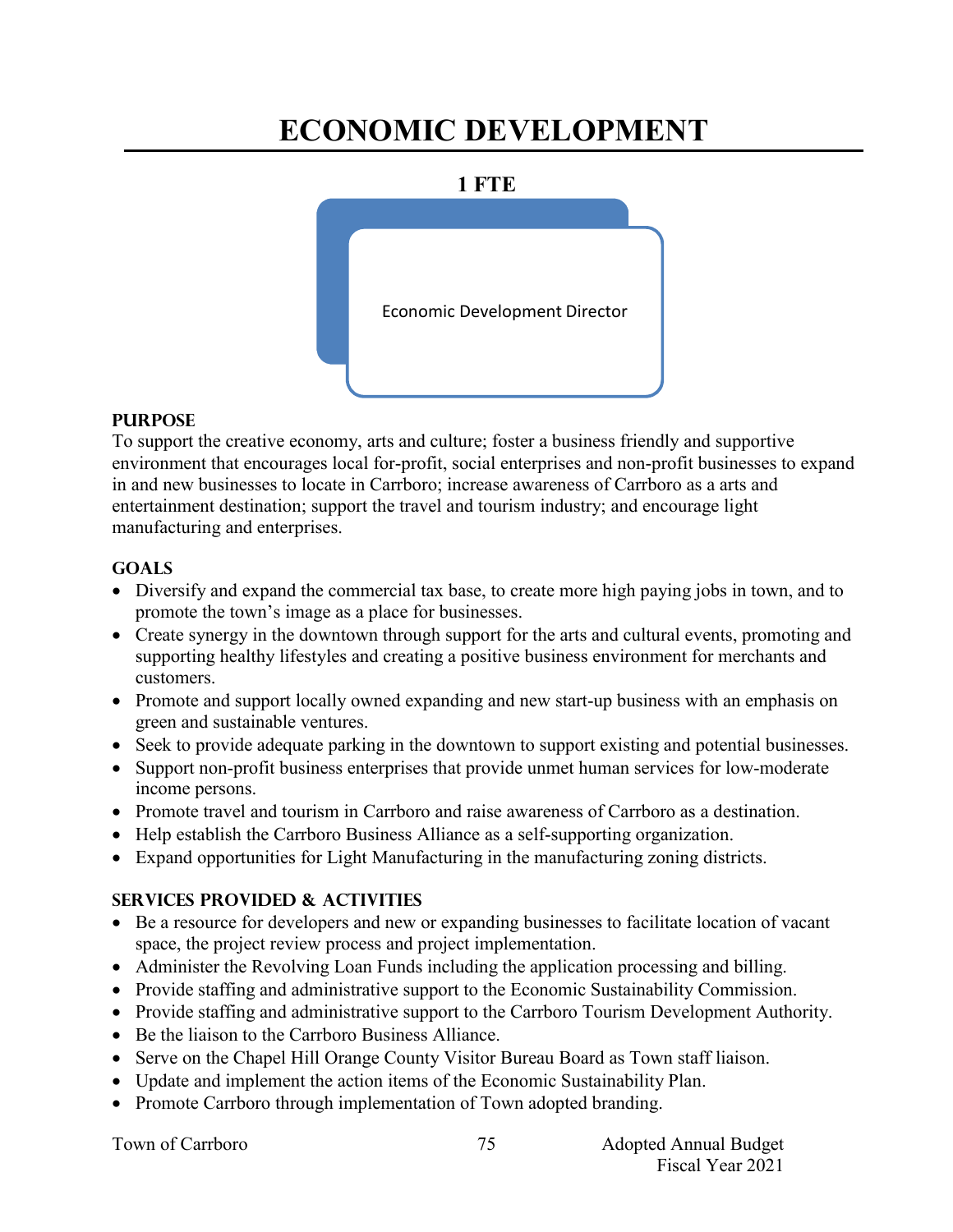- Provide business counseling and support to new and expanding businesses.
- Manage leases for town leased public parking.

## **Previous year accomplishments**

- Began bi-annual update of the 2017 Economic Sustainability Plan.
- Facilitated negotiations for leased and structured parking in the downtown.
- Executed a contract for parking study services with the Walker Parking Consultants.
- Worked with the CBA to increase staff capacity and establish the CBA as an independent organization.
- Worked with the CBA to coordinate business events, including Christmas business promotion and CBA networking opportunities.
- Facilitated an agreement for collaboration between the CBA and the TDA to develop a website and creative digital content directed at tourism and visitors.
- Worked with the Arts Committee in selection of a new Art Curator.
- Worked with Town staff to transition departmental duties from Economic Development to Housing and Community Services and the Recreation, Parks and Cultural Resources Department.
- Continued Carrboro brand reinforcement by assisting the TDA with creation and launch of new bus wrap.

## **Upcoming Fiscal year objectives**

- Continue update and coordination with other departments for implementation of the Economic Sustainability Plan.
- Execute leases for short term and long term parking needs in the downtown.
- Coordinate up-fits as needed for newly leased parking lots.
- Launch new TDA website and other creative digital content.
- Continue to support the Carrboro Business Alliance and work toward a self-sustaining organization.
- Continue outreach to entrepreneurs, encourage makers, and support freelance workers.
- Assist the Planning Department as needed with public engagement and creation of Carrboro Comprehensive Plan.
- Increase minority business outreach efforts by establishing an annual CBA scholarship program for membership in the CBA.
- Retool both the revolving loan funds to be more accessible to businesses.
- Coordinate a study of the Town's parking facilities and manage the newly created Parking Enterprise Fund.

## **TOWN COUNCIL PRIORITIES**

Diversify revenue stream to maintain ethnic and economic diversity. Enhance and sustain quality of life/place issues for everyone.

## **OBJECTIVES**

- 1. Diversify and expand the commercial tax base to create more high paying jobs in town and to promote the town's image as a place for businesses.
- 2. Support entrepreneurs, makers and freelancers development, including services, infrastructure, and job development.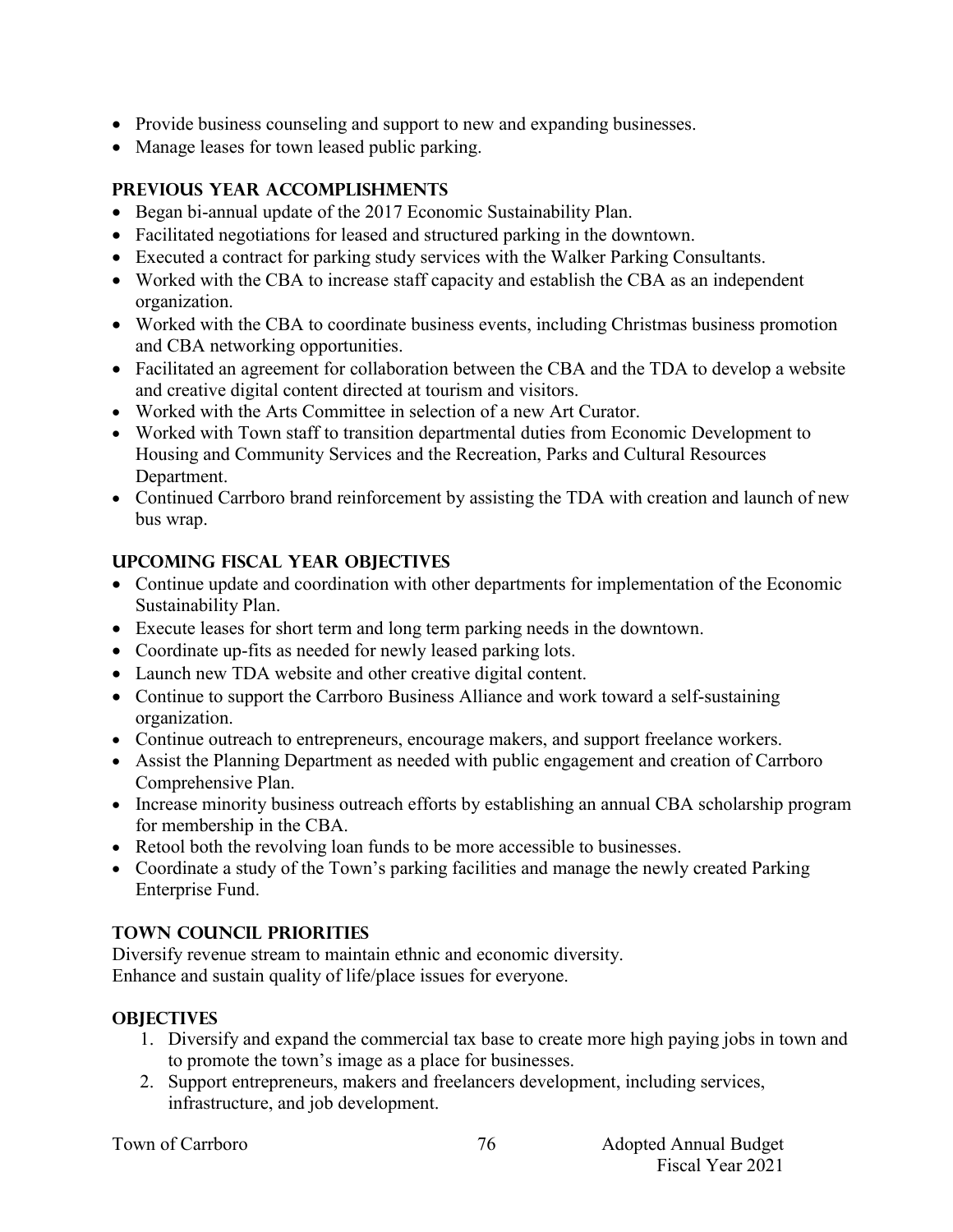- 3. Support locally owned and operated businesses for a strong local economy.
- 4. Support the outside agency organizations that provide unmet human services for lowmoderate income persons.

#### **PERFORMANCE MEASURES**

|                         | FY2017-18     | FY 2018-19    | <b>FY 19-20</b>  | <b>FY 20-21</b>  |
|-------------------------|---------------|---------------|------------------|------------------|
|                         | <b>ACTUAL</b> | <b>ACTUAL</b> | <b>ESTIMATED</b> | <b>PROJECTED</b> |
| Increase the Commercial |               |               |                  |                  |
| Space Square Footage    | 2,020,820     | 2,036,126     | 2,076,248        | 2,107,248        |
| Growth in the           |               |               |                  |                  |
| Commercial Tax Base of  | \$149,574,992 | \$161,373,500 | \$170,472,400    |                  |
| the Center Business     |               |               |                  | \$179,877,400    |
| District                |               |               |                  |                  |
| Number of Business      |               |               |                  |                  |
| Contacts                |               |               |                  | 60               |

## **Budget summary - Economic development**

|                            |              | 2018-19<br><b>Actual</b> | 2019-20<br><b>Adopted</b><br><b>Budget</b> | FY 2020-21<br><b>Adopted</b><br><b>Budget</b> | <b>Pct Change</b> |
|----------------------------|--------------|--------------------------|--------------------------------------------|-----------------------------------------------|-------------------|
| Personnel                  |              | 141,083                  | 142,059                                    | 124,940                                       | $-12.1%$          |
| Operating                  |              | 141,331                  | 109,312                                    | 190,270                                       | 74.1%             |
|                            | <b>TOTAL</b> | \$282,414                | \$251,371                                  | \$315,210                                     | 25.4%             |
| <b>Funding:</b>            |              |                          |                                            |                                               |                   |
| <b>General Revenues</b>    |              | 230,213                  | 251,371                                    | 150,210                                       | $-40.2\%$         |
| <b>Department Revenues</b> |              | 52,201                   |                                            | 165,000                                       | #DIV/0!           |

#### **CHANGES IN BUDGET FROM PRIOR YEAR ADOPTED BUDGET:**

Changes include a shift of one part-time employee and other housing related expenses to the new Housing and Community Services Department, and moving parking related expenses to the new Parking Enterprise. Conferences and travel budgets were reduced to zero.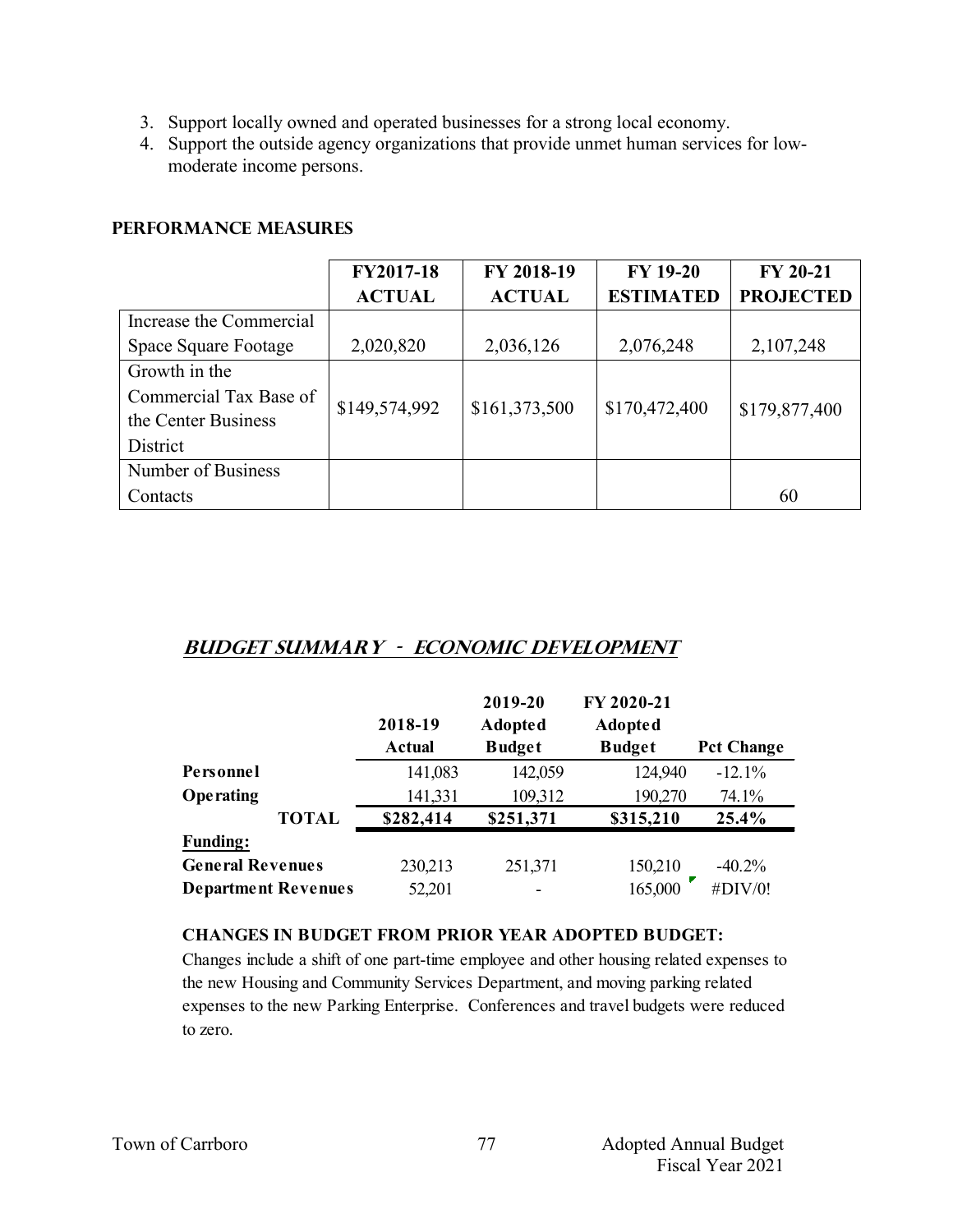# **HOUSING & COMMUNITY SERVICES**



#### **PURPOSE**

The Housing and Community Services (HCS) department works to implement the Town's affordable housing goals and its commitment to funding community nonprofits who provide human services. In addition, the department addresses the Town Council's strategic priority area: enhance and sustain quality of life/place issues for everyone.

### **GOALS**

- To implement the Town's adopted Affordable Housing Goals and Strategies.
- To increase the number of affordable units for both homeownership and rent in Carrboro.
- To preserve/maintain the units currently in the affordable housing stock.
- To provide annual funding for community nonprofits who deliver services to households in need.
- To provide well-informed updates to the Town Council about progress toward its goals.
- To adhere to the professional code of ethics and always work towards the long-term best interests of the Town.

#### **SERVICES PROVIDED & ACTIVITIES**

- Supports the Town's Affordable Housing Advisory and Human Services Commissions.
- Collaborates with community nonprofits and neighboring jurisdictions to achieve Town goals.
- Connects constituents to housing and human services resources.
- Manages the Affordable Housing Special Revenue Fund and its application process.
- Manages the Human Services application process.
- Researches relevant policy and/or programmatic topics and presents information and any recommendations to the Manager's Office, Commissions, and Town Council as appropriate.

#### **PREVIOUS YEAR ACCOMPLISHMENTS**

- Launched a pilot application process for the Affordable Housing Special Revenue Fund.
- Increased support for households facing homelessness through rental and utility deposit assistance.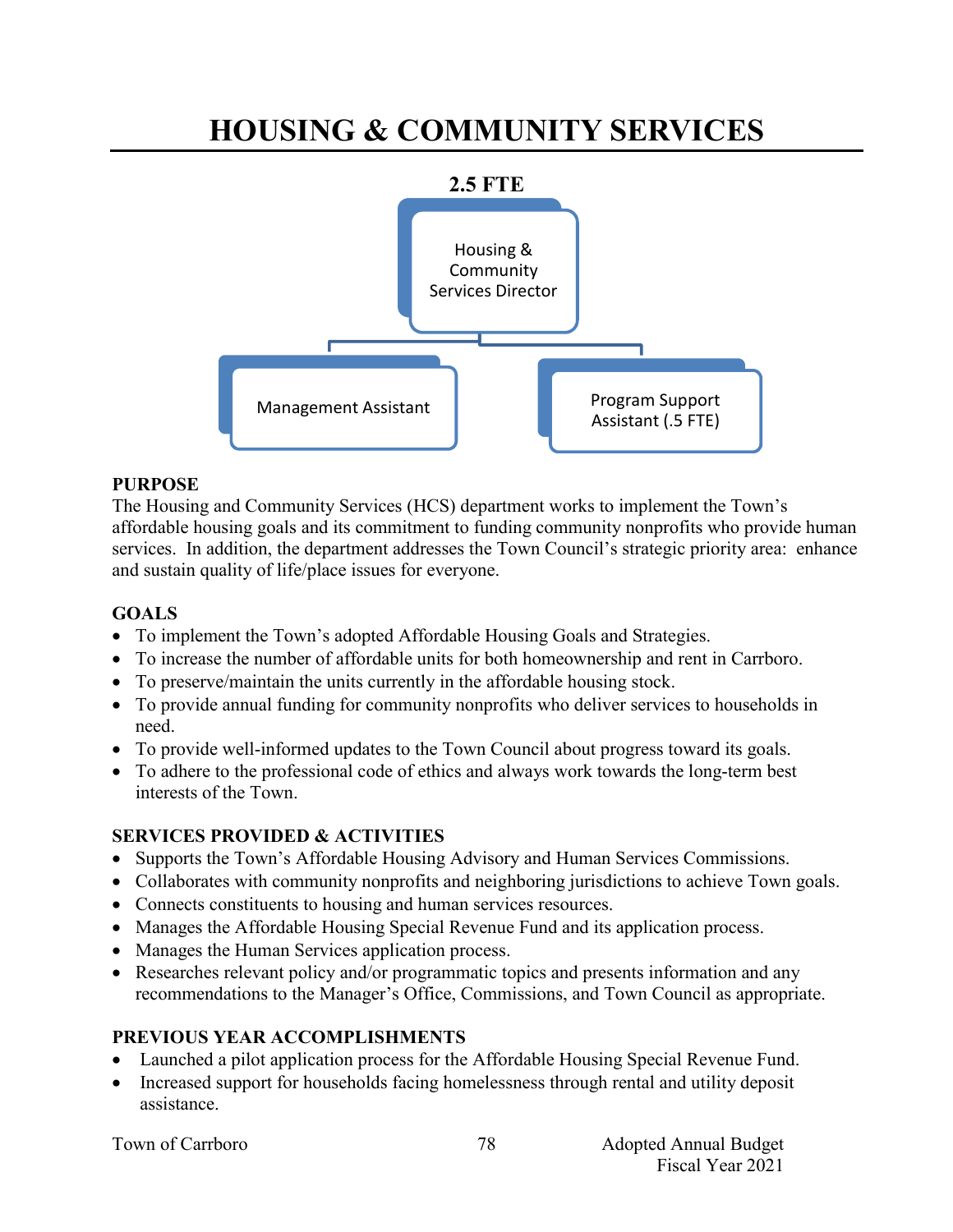- \$310,723 awarded to housing nonprofits to support the creation and preservation of affordable housing in FY18-19.
- \$249,000 awarded to community nonprofits to support human services in FY18-19 (previously under the Economic Development department).
- In FY19-20 (as of February 2020): added 2 permanently affordable units to the inventory, supported 22 households facing homelessness, and funded critical repairs on 4 homes that are considered naturally occurring affordable housing.

## **UPCOMING FISCAL YEAR OBJECTIVES**

- Increase the number of affordable units created and preserved in Carrboro.
- Continue to provide assistance to households facing homelessness.
- Develop a mobile/manufactured home policy.
- Develop a strategy for using Town owned-land to create affordable housing.
- Develop a framework to assist the Human Services Commission in the evaluation of funding applications.

#### **Performance Measures**

- Progress shown toward 2024 goal of 85 homeownership units and 470 rental units, as specified in the Town's Affordable Housing Goals and Strategies document.
- Mobile/Manufactured home policy developed.
- Strategy for the use of Town-owned land for affordable housing defined.
- Human Services framework developed.
- Successful completion of the Affordable Housing Special Revenue Fund 3 award cycles.
- Successful completion of the Human Services application cycle.

#### **Budget summary - HOUSING & Community Services**

|                            | 2018-19<br><b>Actual</b> | 2019-20<br><b>Adopted</b><br><b>Budget</b> | FY 2020-21<br><b>Adopted</b><br><b>Budget</b> | <b>Pct Change</b> |
|----------------------------|--------------------------|--------------------------------------------|-----------------------------------------------|-------------------|
| Personnel                  |                          |                                            | 205,864                                       | #DIV/0!           |
| <b>Operating</b>           | $\overline{\phantom{0}}$ |                                            | 332,280                                       | #DIV/0!           |
| <b>TOTAL</b>               | \$0                      | \$0                                        | \$538,144                                     | #DIV/0!           |
| <b>General Revenues</b>    |                          |                                            | 498,144                                       | #DIV/0!           |
| <b>Department Revenues</b> |                          |                                            | 40,000                                        | #DIV/0!           |

#### **CHANGES IN BUDGET FROM PRIOR YEAR ADOPTED BUDGET:**

This is a newly created department that includes two employees previously reported under the Town Manager budget, and one part-time employee from the Economic Development budget. It also includes a number of expenses previously reported in the Governmental Support Department.

|  | Town of Carrboro |
|--|------------------|
|  |                  |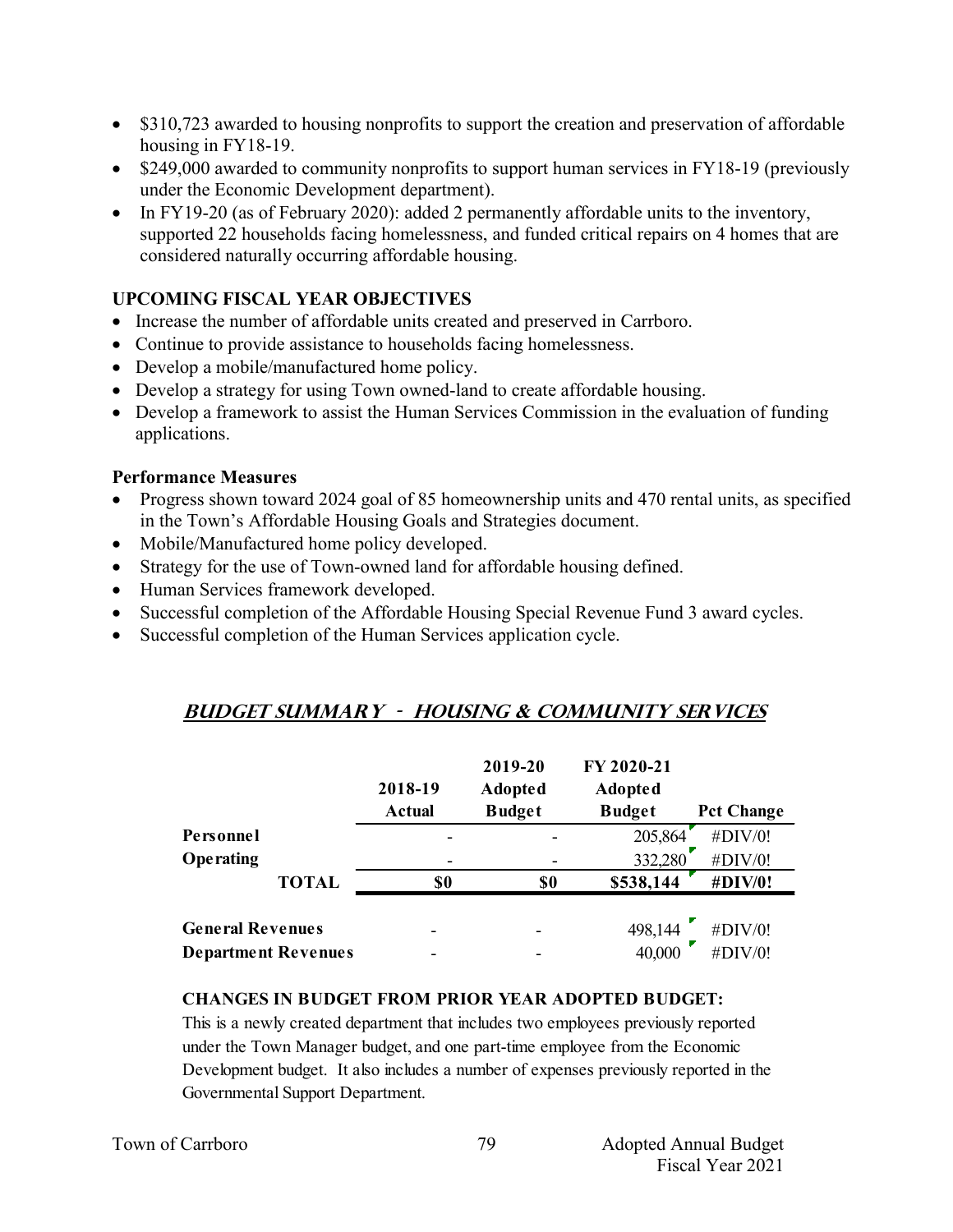# **TOWN CLERK**



## **PURPOSE**

Prepares Town Council meeting agendas and minutes and make them available to citizens and town staff; maintain official town documents; prepare and make available updates to the Town Code and provide support for the Mayor and Town Council.

## **Goals**

- Serve the Council and the public by facilitating the production of meeting agendas and minutes in a clear, timely fashion.
- Provide complete and accurate minutes to the Town Council so they can be approved in a timely fashion.
- Maintain and organize official town documents, including the Town Code and all Town Contracts, for the use of the Council, staff, and the public.
- Provide multiple public access points for all minutes and agendas.
- Increase the use of available technology in storage and retreiveal of all town documents.

## **Services provided & activities**

- Prepares minutes and agendas of Town Council meetings and makes these documents available electronically through the Town's website and stores the documents permanently.
- Posts video and audio of all Town Council meetings to the website.
- Maintains updated Town Code and posts on the town website.
- Maintains an accurate record of all ordinances approved by the Town Council.
- Maintains the Calendar of Agenda Items for review by the Town Manager.
- Maintains a roster of advisory boards and commissions and facilitates the application and appointment process.

80

- Plans the annual advisory board recognition dinner.
- Researches town records upon request.
- Indexes and stores all Town Contracts and/or agreements.
- Intergovernmental Affairs Liaison with State and Federal Delegates
- Citizen Surveys
- Citizen Academy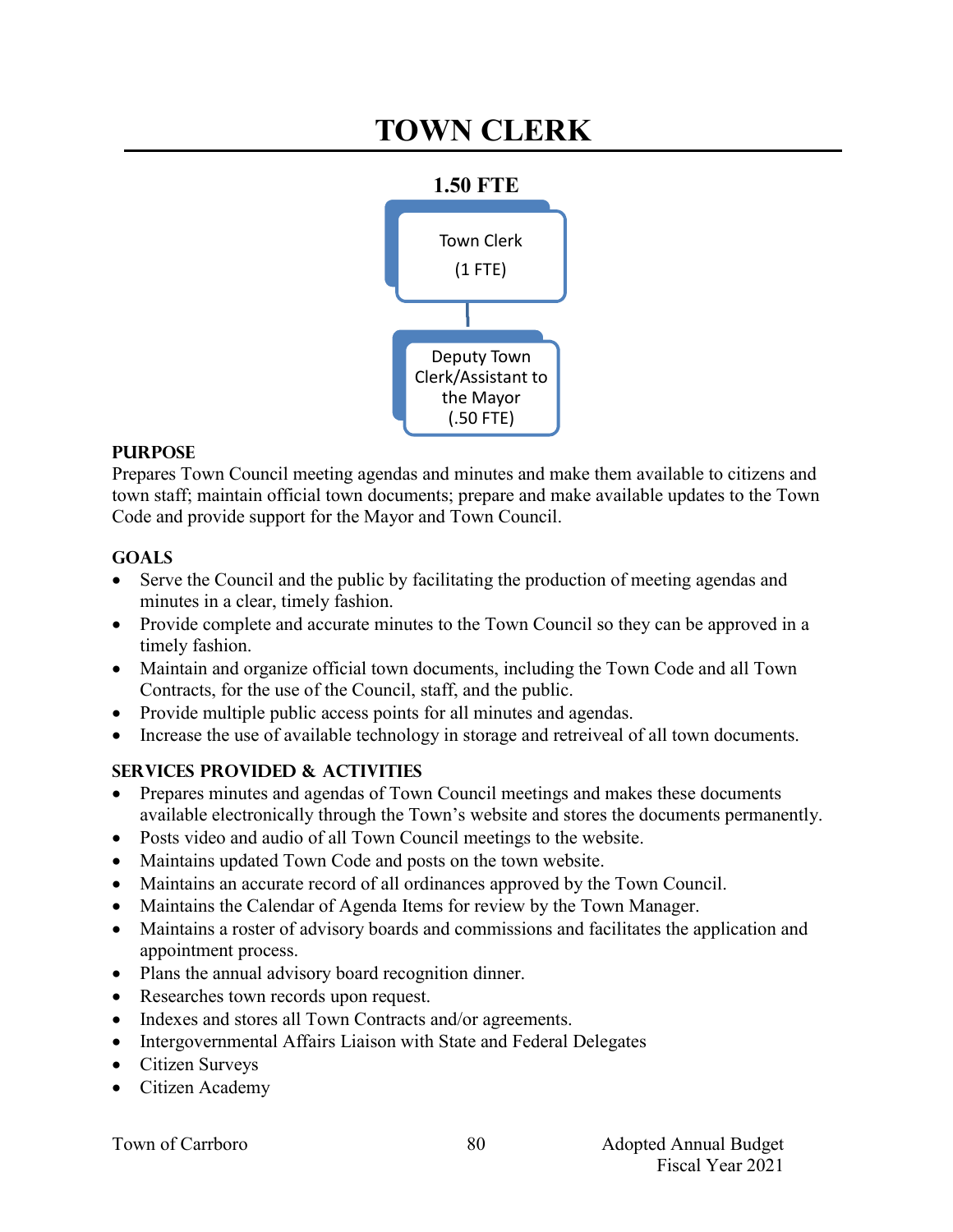## **Previous year accomplishments**

- Continued North Carolina Certified Municipal Clerk Designation
- Continued required education for International Institute of Municipal Clerks Master Municipal Clerks Designation
- Filed 100% of executed Town Contracts
- Posted 100% of the updates to the Town Code on the Town's website within one week of adoption.
- Prepared agendas and minutes for Town Council meetings.
- Led Town's Citizen's Academy
- Conducted  $2<sup>nd</sup>$  Citizen Satisfaction Survey
- Led Gender-Neutral Update and Comprehensive Update of Town Code

## **Upcoming Fiscal year objectives**

- To increase the number of electronically indexed contracts.
- To continue educational requirements for Master Municipal Clerk Designation from the International Institute of Municipal Clerks.
- To continue scanning of contracts.
- To continue using Granicus agenda, meeting, and minute management software for efficient meetings.

## **TOWN COUNCIL PRIORITIES**

Enhance and sustain quality of life/place issues for everyone.

## **OBJECTIVES**

- 1. Index and store all Town contracts and/or agreements.
- 2. Prepare minutes and make available on the website.
- 3. Increase the number of scanned contracts.
- 4. Increase the number of electronically indexed contracts.
- 5. Continue Granicus agenda, meeting, and minute management software.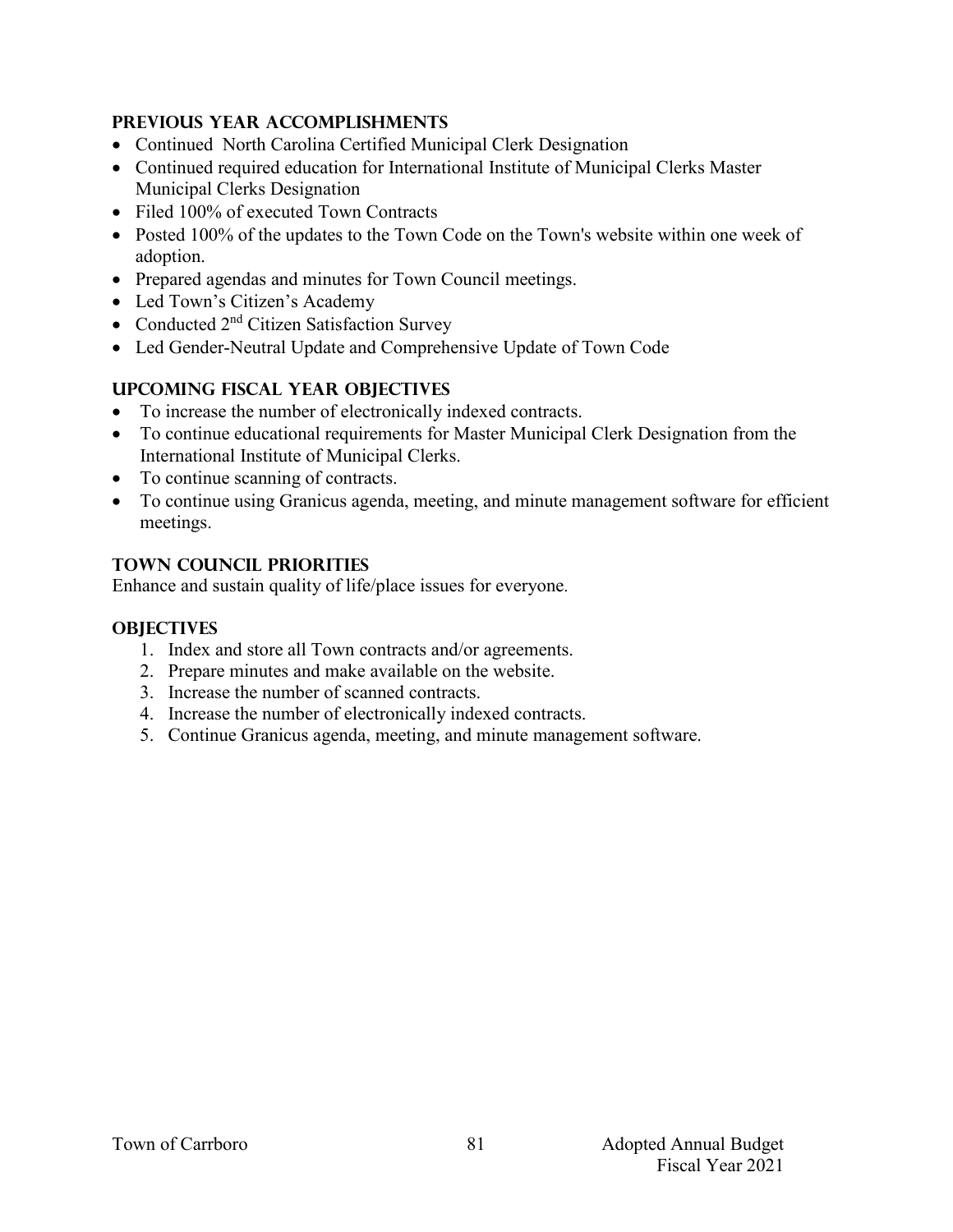#### **PERFORMANCE MEASURES**

|                                                                        | FY2017-18<br><b>ACTUAL</b> | FY2018-19<br><b>ACTUAL</b> | FY2019-20<br><b>ESTIMATED</b> | FY2020-21<br><b>PROJECTED</b> |
|------------------------------------------------------------------------|----------------------------|----------------------------|-------------------------------|-------------------------------|
| $\#$ of Town Contracts on<br>file with the Town Clerk                  | 2130                       | 2140                       | 2160                          | 2180                          |
| $\#$ of Town Council<br>Minutes Prepared by<br><b>Town Clerk</b>       | 37                         | 37                         | 37                            | 37                            |
| # Employee Hours Spent<br>Electronically Indexing<br>Contracts         | 12                         | 12                         | 40                            | 40                            |
| $\#$ of Town Contracts<br><b>Electronically Indexed</b>                | 1920                       | 2100                       | 2100                          | 2180                          |
| <b>Employee Hours Per Set</b><br>of Council Member<br>Minutes Prepared | 2.0                        | 2.0                        | 2.0                           | 2.0                           |

## **Budget summary - Town Clerk**

|                            |              | 2018-19<br><b>Actual</b> | 2019-20<br><b>Adopted</b><br><b>Budget</b> | FY 2020-21<br><b>Adopted</b><br><b>Budget</b> | <b>Pct Change</b> |
|----------------------------|--------------|--------------------------|--------------------------------------------|-----------------------------------------------|-------------------|
| Personnel                  |              | 124,841                  | 129,905                                    | 137,327                                       | 5.7%              |
| <b>Operating</b>           |              | 37,394                   | 21,070                                     | 18,820                                        | $-10.7%$          |
|                            | <b>TOTAL</b> | \$162,235                | \$150,975                                  | \$156,147                                     | 3.4%              |
| <b>General Revenues</b>    |              | 162,235                  | 150,975                                    | 156,147                                       | $3.4\%$           |
| <b>Department Revenues</b> |              |                          |                                            |                                               | #DIV/0!           |

#### **CHANGES IN BUDGET FROM PRIOR YEAR ADOPTED BUDGET:**

Increase in Personnel costs due to salary and insurance adjustments. Training, conferences, and travel were reduced to nearly zero.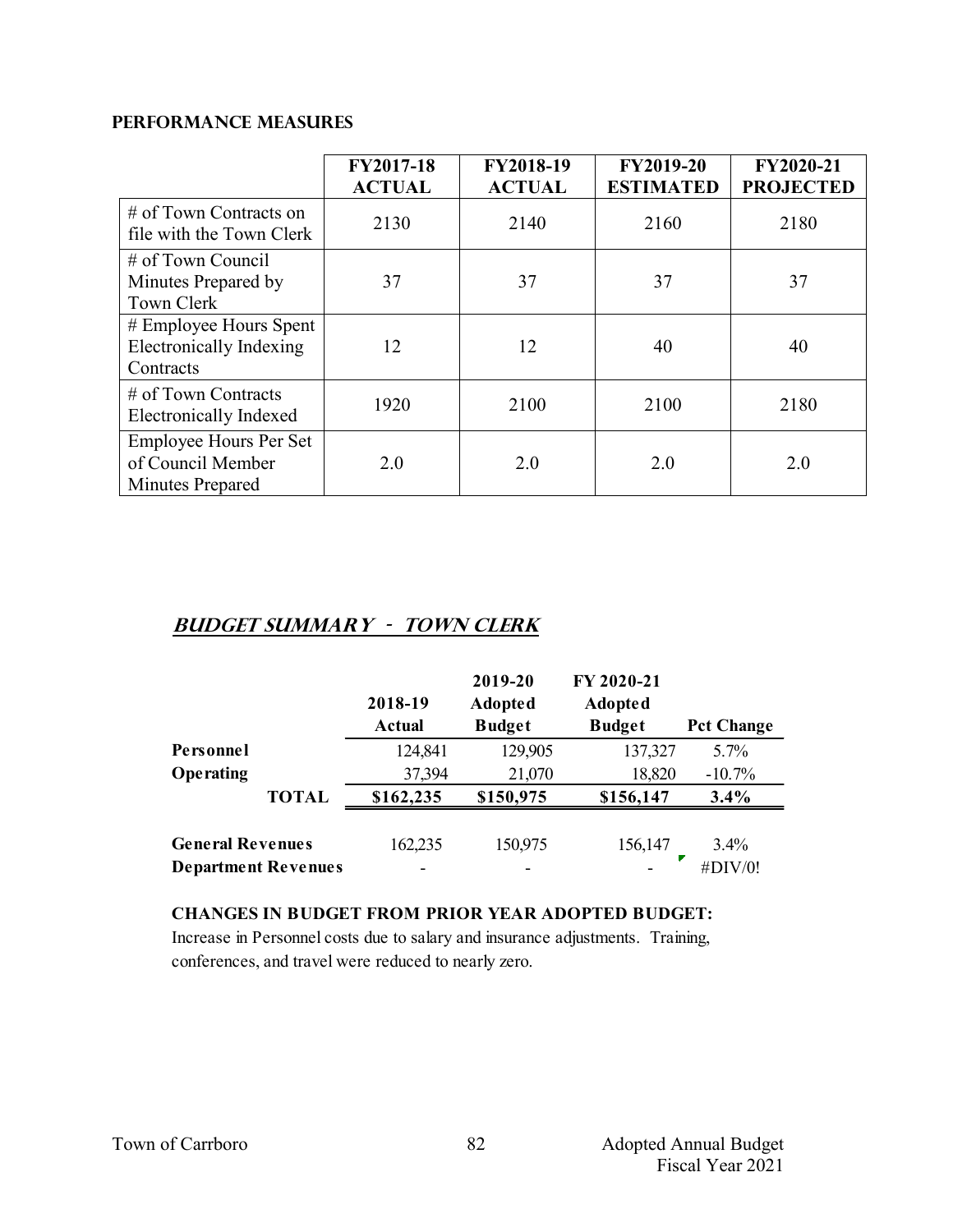## **FINANCE**





#### **PURPOSE**

To provide financial management support for the delivery of town-wide services through the administration of financial, budget, payroll, accounts payables, billing and collections, and project development through best business practices.

## **SERVICES PROVIDED & ACTIVITIES**

- Coordinate the annual independent audit and CAFR.
- Coordinate development of operating and capital budgets.
- Provide financial reporting as required by state and federal law.
- Process payroll and accounts payables.
- General Billing for Retiree Health Insurance.
- Manage cash and investments to ensure sufficient cash is available to pay current obligations and that idle cash is invested in accordance with state law.
- Issue purchase orders for goods and services, solicit bids, manage procurement card program, and manage service contracts.
- Manage risk and insurance program, including claims management, general liability, police, and public officials, and auto/property liability.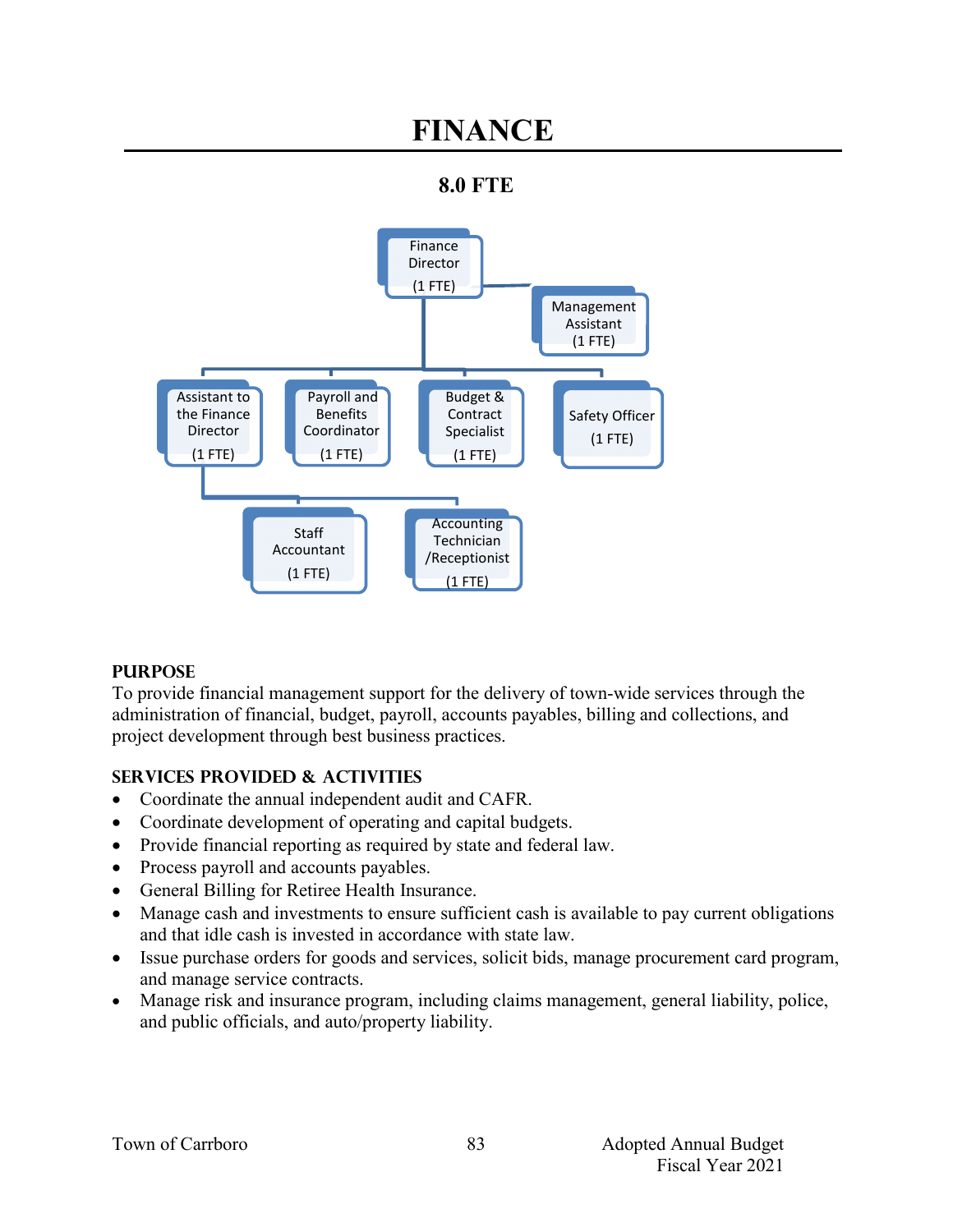### **GOALS**

- To strengthen financial accountability throughout the organization.
- To process and record all transactions accurately and timely.
- To make financial information available to decision makers on a regular and timely basis.
- To evaluate and implement strategies to utilize technology for increased operating efficiency, effectiveness, and cost savings.

## **PREVIOUS YEAR ACCOMPLISHMENTS**

- Completed successful audit for year ending June 30, 2019 with no audit findings.
- Received Certificate of Achievement for Excellence in Financial Reporting from the Government Finance Officers Association.
- Successful sale of surplus property.
- Began implementation of on-line time and attendance system for payroll processing.
- Worked with Human Resources to implement holiday and compensatory time leave policies that reduce the Town's long-term financial liability.

## **UPCOMING FISCAL YEAR ACTIVITIES**

- Continue to increase knowledge among departments on the use of MUNIS financial system.
- Complete implementation of on-line time and attendance system for payroll processing.
- Secure favorable financing for vehicles and equipment replacement.
- Continue to identify strategies for streamlining administrative processes.
- Review and update policies and procedures.
- Coordinate annual audit and prepare CAFR.
- File all required financial reports with state and/or federal agencies.
- Increase use of EFTs with vendors.
- Financing of 203 South Greensboro Street

#### **TOWN COUNCIL PRIORITIES**

The Finance Department supports all departments in their effort to meet Town Council priorities & objectives.

#### **OBJECTIVES**

- 1. Process and record all transactions accurately and in a timely manner.
- 2. Utilize technology to ensure best business practices are effective and efficient.
- 3. Ensure Town's internal control system safeguards the Town's assets.
- 4. Ensure all grant and project ordinances are approved by the Town Council.
- 5. Ensure all transactions are completed and posted by the  $5<sup>th</sup>$  working day of each month.
- 6. Monitor the Town's revenues and expenditures for compliance with the annual budget ordinance.
- 7. Complete development of annual operating and multi-year budgets by June 30.
- 8. Complete annual independent audit and prepare Comprehensive Annual Financial Report.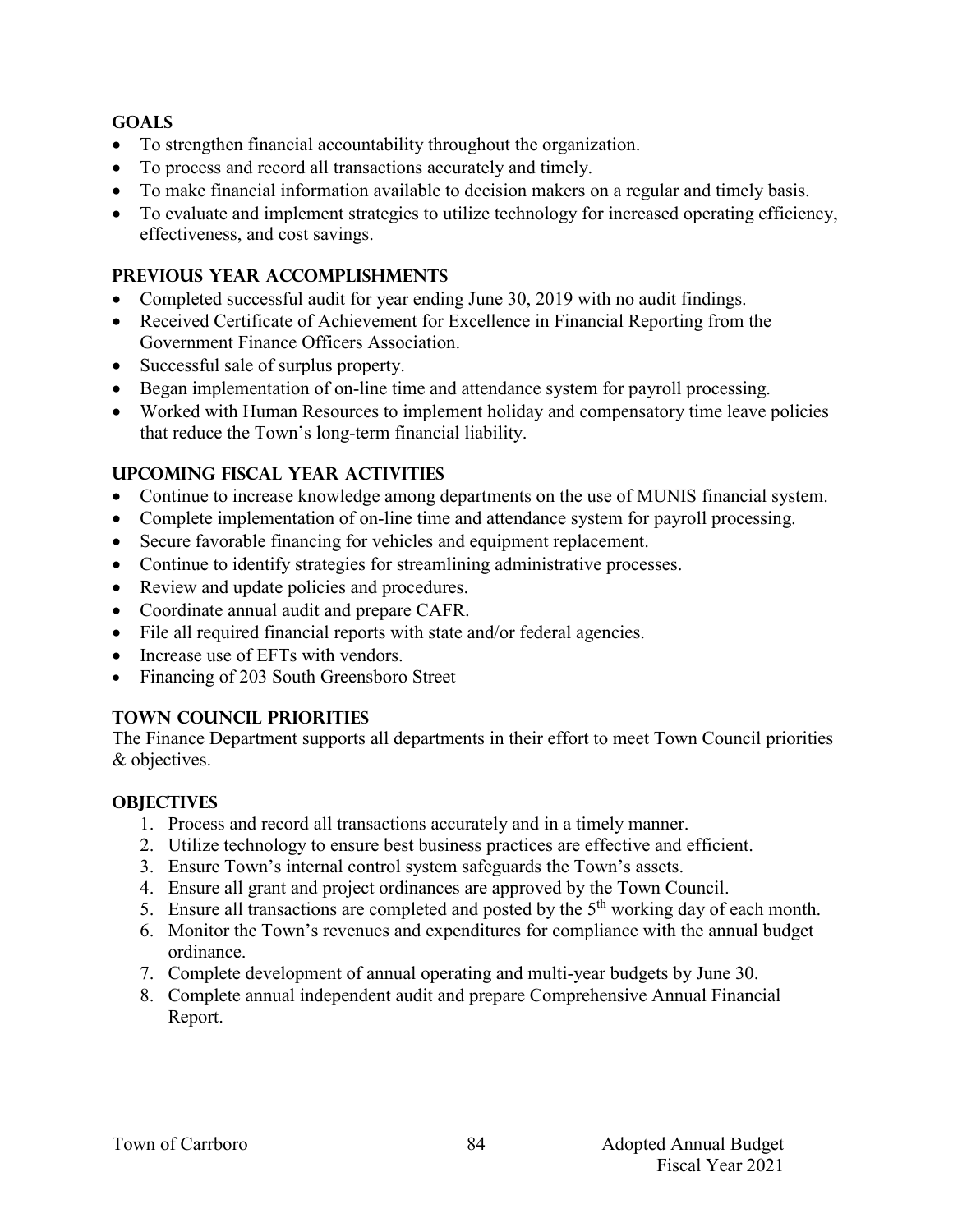## **PERFORMANCE MEASURES**

|                                                                                                             | FY2017-18<br><b>ACTUAL</b> | FY2018-19<br><b>ACTUAL</b> | <b>FY2019-20</b><br><b>ESTIMATED</b> | FY2020-21<br><b>PROJECTED</b> |
|-------------------------------------------------------------------------------------------------------------|----------------------------|----------------------------|--------------------------------------|-------------------------------|
| Process Bi-Weekly<br>Payroll for Town<br>Employees                                                          | 26                         | 26                         | 26                                   | 26                            |
| Number of Invoices<br>Processed Annually                                                                    | 7841                       | 8397                       | 8400                                 | 8500                          |
| Number of Purchase<br><b>Orders Issued Annually</b>                                                         | 242                        | 223                        | 270                                  | 300                           |
| Number of Contracts<br><b>Issued Annually</b>                                                               | 158                        | 197                        | 390                                  | 420                           |
| Close Each Accounting<br>Period by the 5 <sup>th</sup> of each<br>Month                                     | 12                         | 12                         | 12                                   | 12                            |
| Produce and Distribute<br><b>Monthly Financial</b><br>Statement by the $10^{th}$ of<br>each Month           | 100%                       | 100%                       | 100%                                 | 100%                          |
| Receive less than 2 audit<br>findings & response<br>comments by<br><b>Independent Auditors</b><br>Each Year | $\boldsymbol{0}$           | $\boldsymbol{0}$           | $\boldsymbol{0}$                     | $\boldsymbol{0}$              |
| Expenditures at year-end<br>are within $+/-5\%$ of the<br>Original Budget                                   | $(9.86\%)$                 | $(4.20\%)$                 | $(5.00\%)$                           | $(5.00\%)$                    |
| <b>Actual Revenues at</b><br>year-end are within +/-<br>5% of Original Budget                               | 4.71%                      | 10.17%                     | 5.00%                                | 5.00%                         |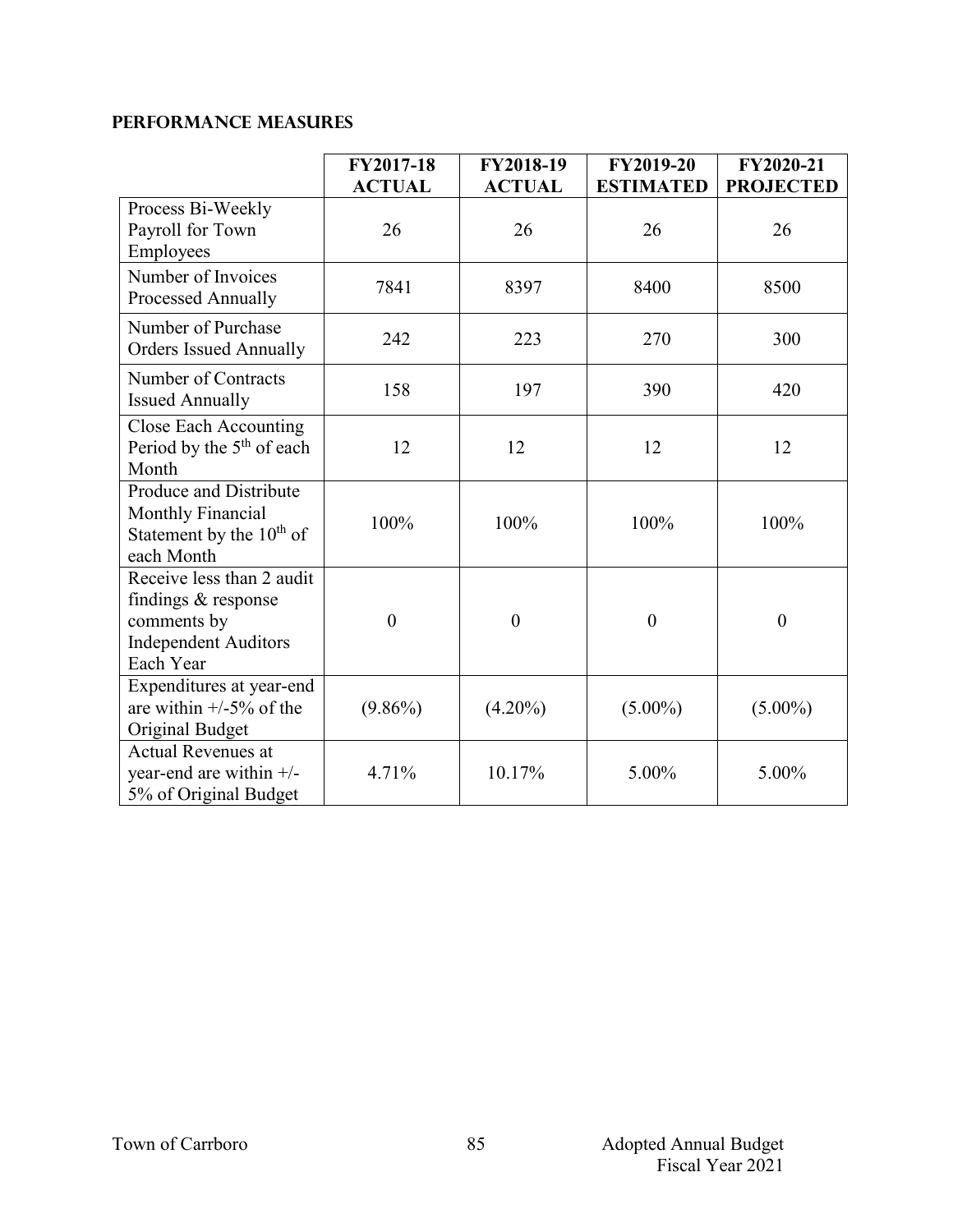## **Budget summary - Finance**

|                            |              |             | 2019-20        | FY 2020-21     |                   |
|----------------------------|--------------|-------------|----------------|----------------|-------------------|
|                            |              | 2018-19     | <b>Adopted</b> | <b>Adopted</b> |                   |
|                            |              | Actual      | <b>Budget</b>  | <b>Budget</b>  | <b>Pct Change</b> |
| Personnel                  |              | 602,764     | 721,284        | 774,102        | 7.3%              |
| Operating                  |              | 596,766     | 527,570        | 504,528        | $-4.4%$           |
|                            | <b>TOTAL</b> | \$1,199,530 | \$1,248,854    | \$1,278,630    | 2.4%              |
|                            |              |             |                |                |                   |
| <b>General Revenues</b>    |              | 1,064,938   | 1,239,654      | 1,244,630      | $0.4\%$           |
| <b>Department Revenues</b> |              | 134,592     | 9,200          | 34,000         | 269.6%            |

#### **CHANGES IN BUDGET FROM PRIOR YEAR ADOPTED BUDGET:**

Increase in Personnel costs due to salary and insurance adjustments. Training, conferences, and travel were reduced to zero, and reductions in general insurance costs.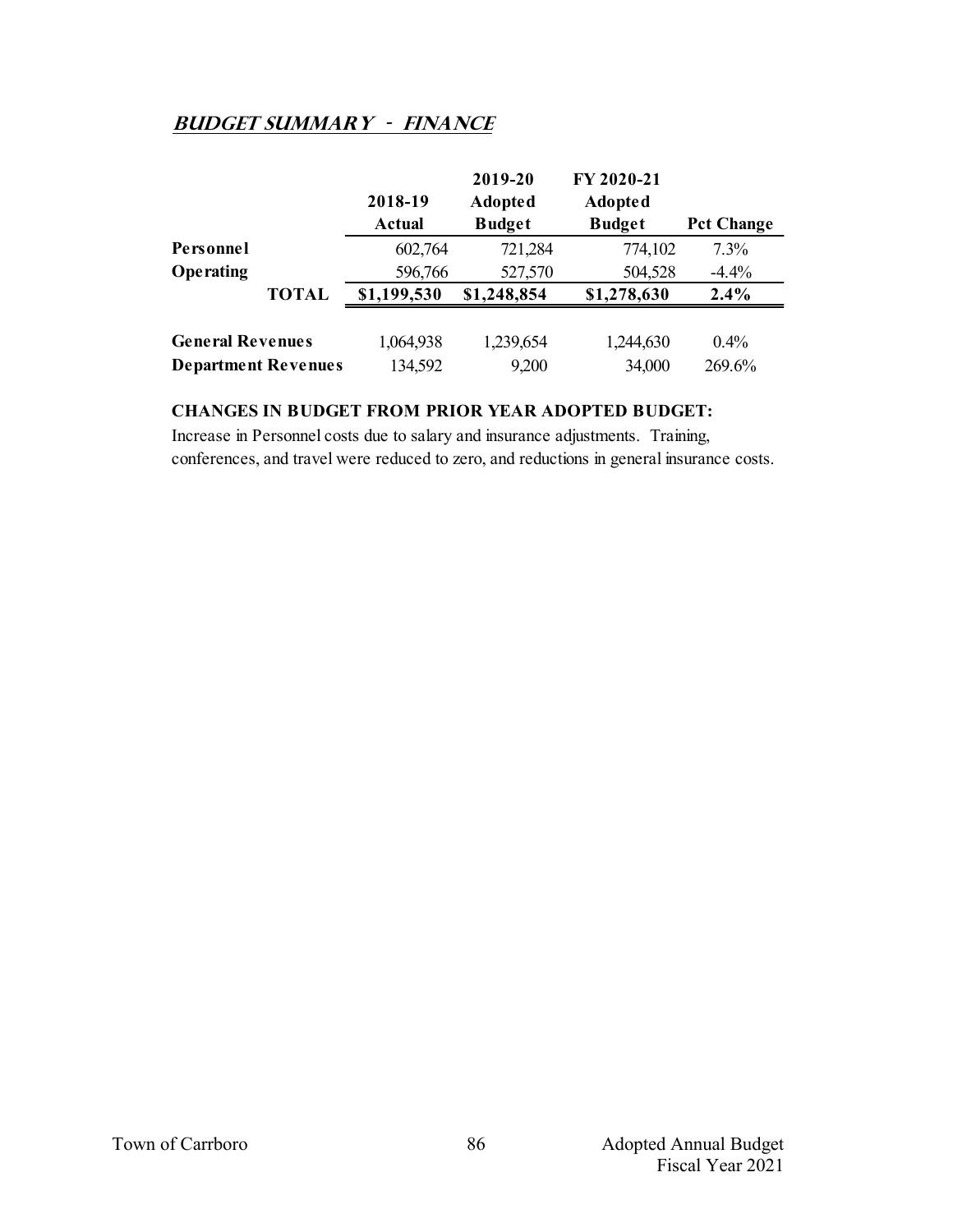# **HUMAN RESOURCES**

## **2 FTE**



## **PURPOSE**

Partner with the management team to recruit, hire, develop, and retain a highly qualified diverse staff dedicated to delivering exemplary customer service and to creating an atmosphere of positive employee relations that focuses on the health and well-being of all employees.

## **GOALS**

- Work with Manager and Management Team to maintain a fair, respectful, and effective work environment through Organizational Development work and initiatives, training, and communication.
- Research, review, and recommend competitive and cost-effective benefits.
- Research and review pay and position classification policies and programs that support the Board's goals for competitive, living wages that also provide employees with an affordable housing wage.
- Implement wellbeing program for employees in keeping with the Board's goal of enhancing quality of life for everyone.
- Provide a fair and equitable process for attracting applicants and retaining employees who have the education and experience commensurate with position requirements.
- Participate in the Club Nova Education Program for people in our community who strive to overcome the challenges of mental illness.

## **SERVICES PROVIDED & ACTIVITIES**

- Provides Organizational Development assistance to Town Manager and Management Team
- Advertises vacant positions, receives employment applications, assists departments with interview process, background checks, and verifies employment eligibility (E-Verify)
- Conducts new employee orientations, including benefits enrollment sessions and surveys
- Administers town provided and voluntary benefits, including counseling all employees on benefits plan(s) and options
- Coordinates administration of DOT substance abuse testing
- Coordinates administration of family medical leave (FMLA) benefits
- Coordinates employee assistance program (EAP) services
- Coordinates COBRA administration services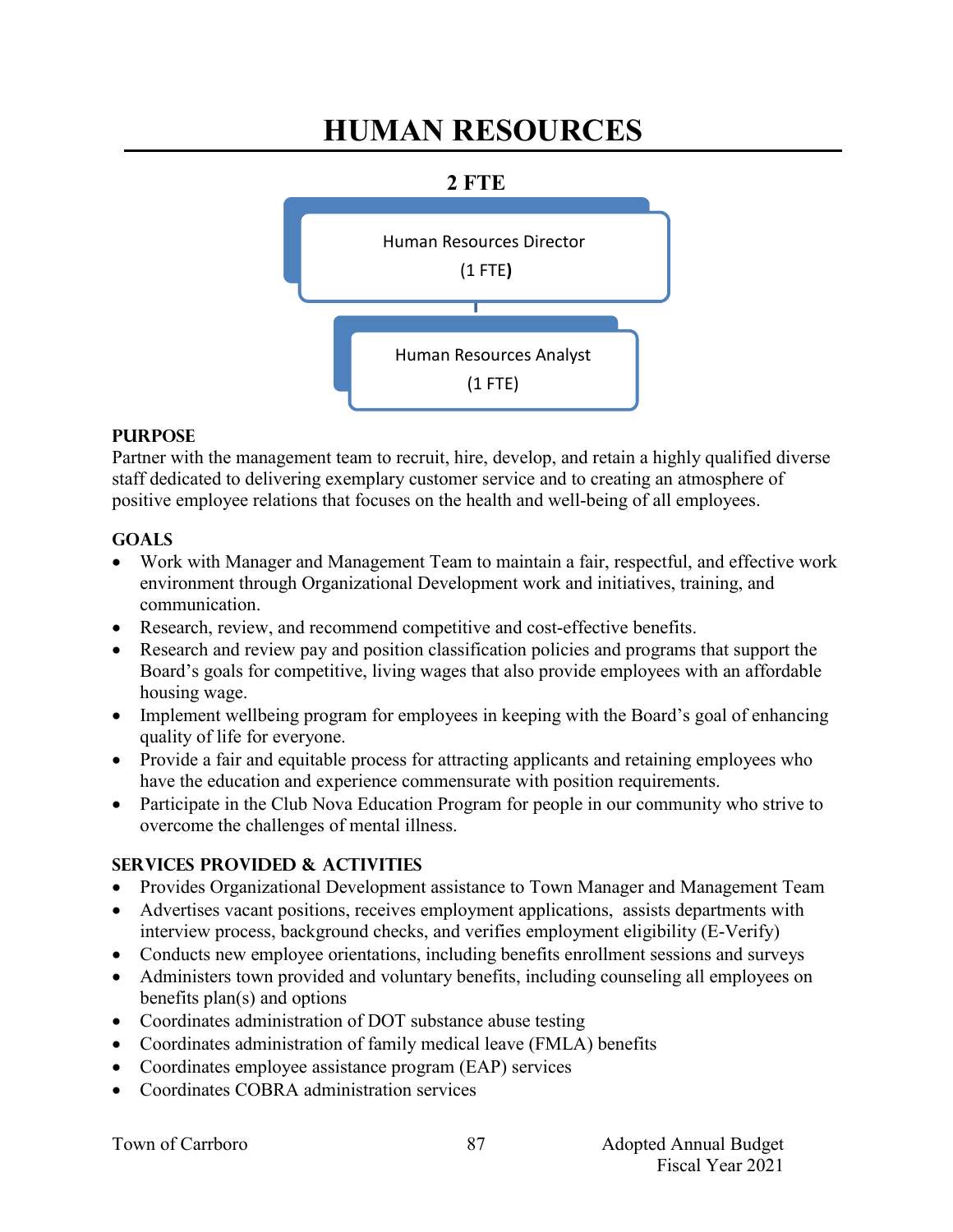- Counsels supervisors and employees on performance issues
- Conducts and responds to salary surveys
- Provides staff development training to management and employees
- Assists departments with personnel and employee relations issues
- Administers and monitors the performance evaluation process
- Keeps supervisors and department heads abreast of legislative changes and guidelines that affect personnel administration
- Maintains confidential personnel files in accordance with the General Statutes and completes reports according to state and federal regulations

## **PREVIOUS YEAR ACCOMPLISHMENTS**

- Employee Spring Picnic and Wellness (Physical Activities) Event
- Flu Shot Clinic for Employees (>60 participants)
- Conducted new employee orientation sessions and benefits enrollment seminars
- Employee Holiday Party
- Recognized and Rewarded Employee Service Milestones
- Conducted Coaching and Counseling Sessions for Department Directors
- Attend bi-monthly Area HR Meetings; host once a year
- Provided direct communication to each employee on benefits deductions
- Provided each employee with a total compensation statement
- Assembled a wellbeing committee and surveyed employees on wellbeing initiatives
- Began tracking FLMA leave electronically for better compliance and record-keeping
- Reduced Town's fiscal liability and administrative burden by modifying emergency services' holiday time keeping.
- Implemented change from petty leave and school leave to a more equitable "Personal" Time Off."
- Key player in G.A.R.E. initiative

## **UPCOMING FISCAL YEAR OBJECTIVES**

- Partner with the Town's benefits broker and insurance providers to seek ways to reduce town-provided and voluntary benefits costs while maintaining a comprehensive and competitive benefits package
- Provide training and development for department directors and supervisors that will enhance their leadership, operations management, and employee development skills.
- Provide computer skills, character building, and leadership training for employees so job performance and job satisfaction will improve
- Work to digitize Personnel Transaction Notices, open enrollment and other records to improve efficiency, accuracy and ability to make data driven decisions.

## **TOWN COUNCIL PRIORITIES**

Enhance quality of life/place issues for everyone.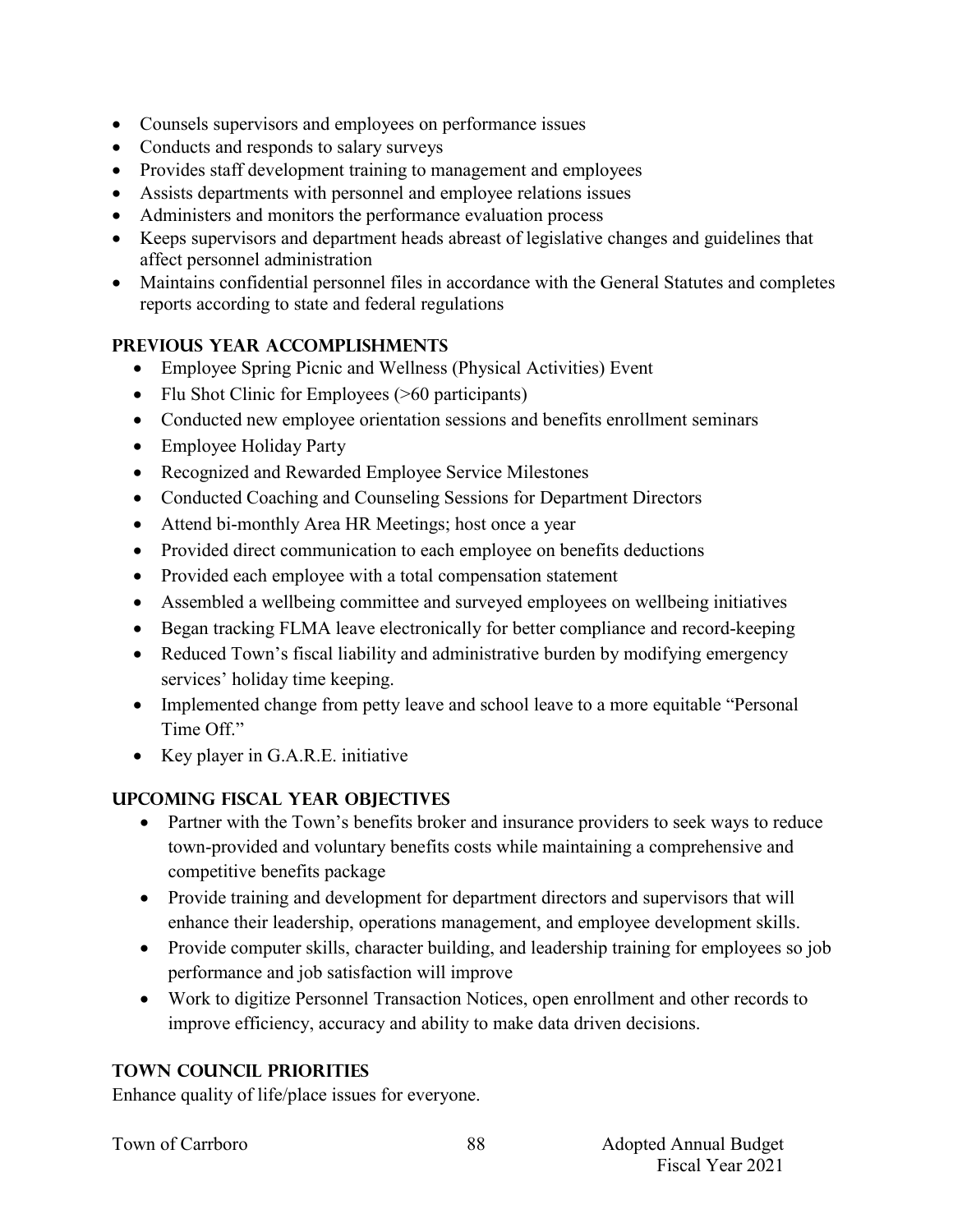#### **PERFORMANCE MEASURES**

|                                                              | FY2017-18<br><b>ACTUAL</b> | FY2018-19<br><b>ACTUAL</b> | FY 2019-20<br><b>PROJECTED</b> | FY2020-21<br><b>PROJECTED</b> |
|--------------------------------------------------------------|----------------------------|----------------------------|--------------------------------|-------------------------------|
| <b>Positions Filled</b>                                      | 55                         | 44                         | 53                             | 47                            |
| <b>Employee Appreciation</b><br><b>Events and Rewards</b>    | $\overline{4}$             | $\overline{4}$             | 4                              | 4                             |
| Trainings, Orientations<br>and other Information<br>Sessions | 28                         | 26                         | 30                             | 30                            |
| <b>Wellness Events</b>                                       | 3                          | 1                          | 3                              | 5                             |
| Individual Wellness Sessions,<br>Referrals, Interventions    | 155                        | 5                          | 10                             | 10                            |
| New Policies/Procedures/<br>Programs Revised or<br>Developed | $\overline{2}$             | 4                          | 3                              | 5                             |
| HR Staff - Trainings                                         | 6                          | $\overline{2}$             | 5                              | 5                             |

## **Budget summary - human resources**

|                         |                            | 2018-19<br><b>Actual</b> | 2019-20<br><b>Adopted</b><br><b>Budget</b> | FY 2020-21<br><b>Adopted</b><br><b>Budget</b> | <b>Pct Change</b> |
|-------------------------|----------------------------|--------------------------|--------------------------------------------|-----------------------------------------------|-------------------|
| Personnel               |                            | 477,185                  | 519,032                                    | 578,187                                       | 11.4%             |
| <b>Operating</b>        |                            | 99,011                   | 106,720                                    | 69,720                                        | $-34.7%$          |
|                         | <b>TOTAL</b>               | \$576,196                | \$625,752                                  | \$647,907                                     | 3.5%              |
| <b>General Revenues</b> |                            | 576,144                  | 625,752                                    | 647,907                                       | 3.5%              |
|                         | <b>Department Revenues</b> | 52                       |                                            |                                               | #DIV/0!           |

#### **CHANGES IN BUDGET FROM PRIOR YEAR ADOPTED BUDGET:**

Increase in Personnel costs due to salary and insurance adjustments, increased retiree insurance, and a new long term disability benefit. Operating expenses decreased due to a shift of the Government Alliance on Race and Equity program to Rec and Park, and reductions in training, conferences, and travel.